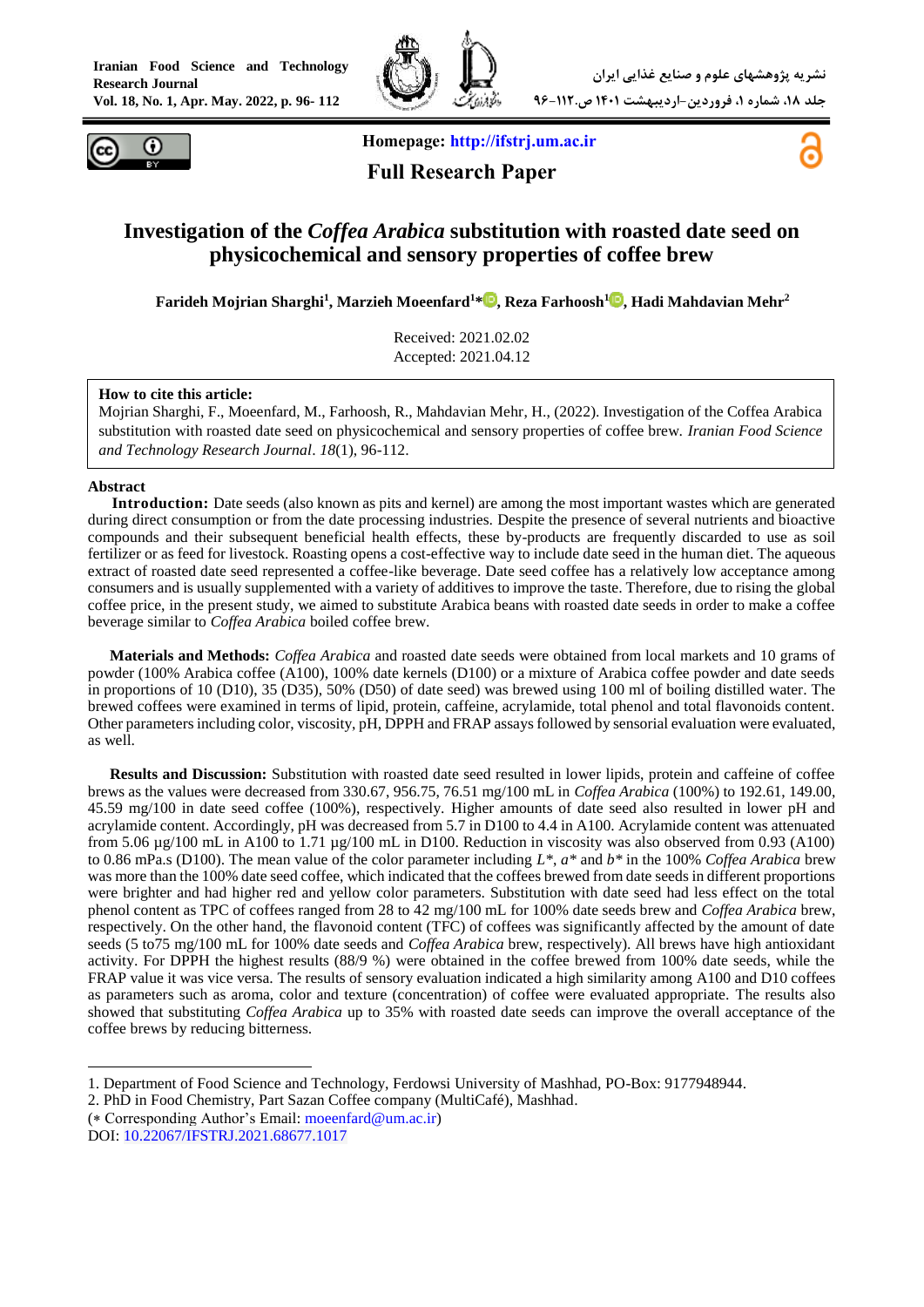**Conclusion:** In general, the ability to replace *Coffea Arabica* with date seeds up to 10 and 35% was reported acceptable in terms of sensory characteristics, as the color and aroma were similar to 100% *Coffea Arabica*. Besides that due to reduced bitterness, the overall acceptance were almost high.

**Keywords:** Coffee, Date seed, Antioxidant, Acrylamide, Sensory evaluation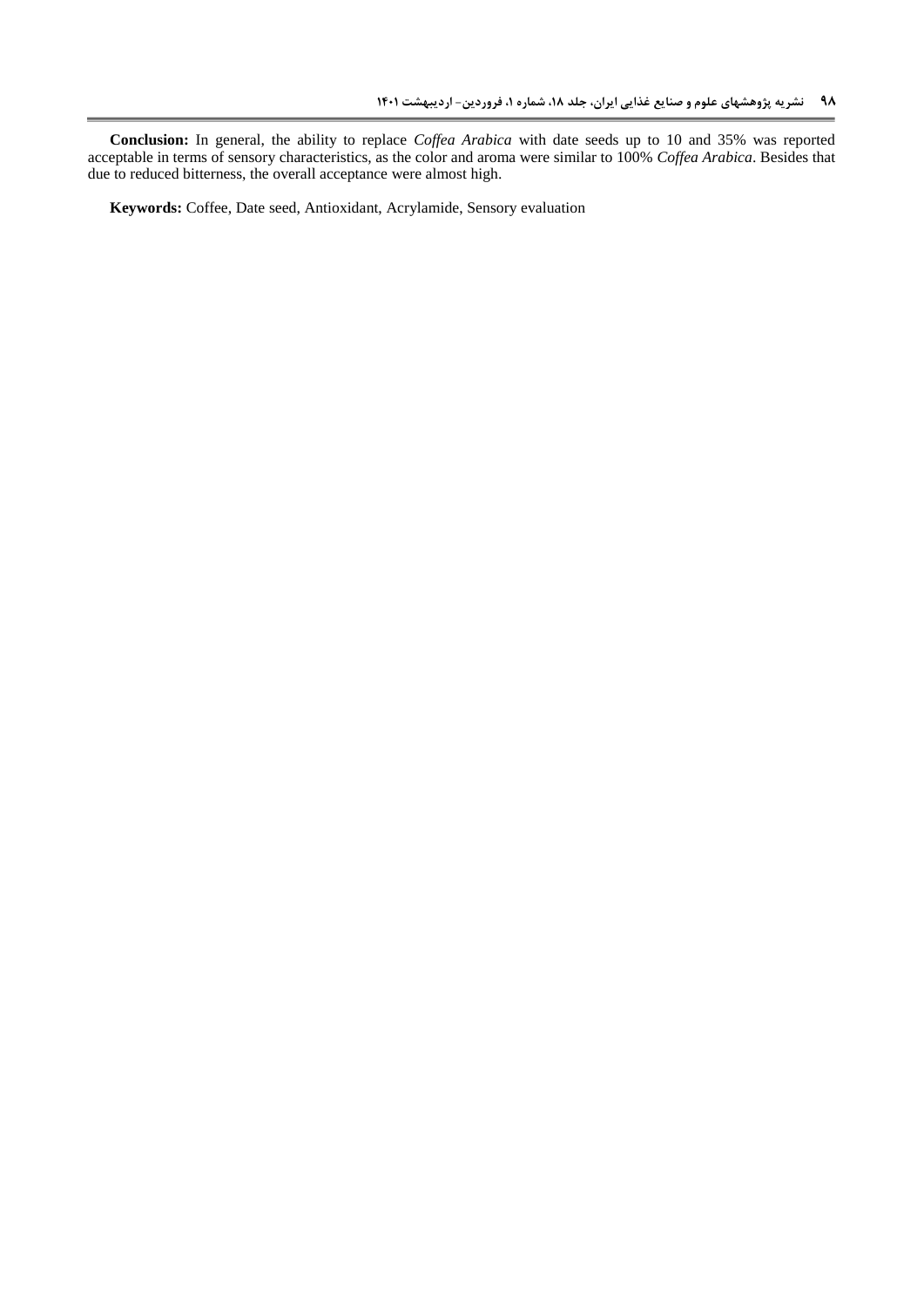

# **مقاله علمی-پژوهشی**

**بررسی تاثیر افزودن هسته خرمای برشته شده بر خصوصیات فیزیکی شیمیایی و حسی قهوه حاصل از دانه عربیکا )***Arabica Coffea***) <sup>1</sup> فریده مجریان شرقی - مرضیه معینفرد - رضا فرهوش \*<sup>2</sup> 3 - هادی مهدویان مهر 4** تاریخ دریافت: 4911/44/41 تاریخ پذیرش: ۱۴۰۰/۰۱/۲۳

#### **چکیده**

هسته خرما یکی از مهمترین ضایعات صنایع فرآوری خرما است که حاوی مقادیر قابل توجهی کربوهیدارت، لیپید، پروتئین، ترکیبات پلیفنولی و مواد معدنی است. برشته کردن هسته و تولید قهوه هسته خرما یکی از سادهترین روشها جهت ایجاد ارزش افزوده بر این ضایعات است. لذا در این تحقیق امکان جایگزینی دانه قهوه عربیکا با هسته خرمای برشته در سطوح ۰۱، ۲۵، ۵۰ و ۱۰۰ درصد جهت تهیه قهوه (brew coffee) مورد بررسی قرار گرفت. نتایج نشان داد که میزان چربی، پروتئین و کافئین در قهوه 011 درصدی عربیکا بهترتیب از ،551/76 ،637/63 mL /100mg 67/30 به ،061/70 mL /100mg 046/11و کمتر از حد تشخیص )LOD )>در قهوه 011 درصدی هسته خرما کاهش یافت. میزان آکریلآمید و ویسکوزیته نمونهها نیز کاهش قابل توجهی نشان دادند. افزایش پودر هسته خرما باعث اسیدی شدن و رقیقتر شدن قهوه حاصله شد که نتایج آن در کاهش pH و ویسکوزیته مشاهده گردید. افزایش پارامترهای *\*L*،*\* b* و *\*a* در نوشیدنی قهوه با افزایش میزان پودر هسته خرما مشاهده شد که بیانگر روشنتر شدن آن و افزایش پارامترهای رنگی قرمز و زرد بود. محتوای فالونوئید و فنول کل در قهوهها به شکل قابل توجهی تحت تاثیر میزان هسته خرما قرار گرفته و کاهش یافت. الزم به ذکر است که جایگزینی با هسته خرما بر محتوای فنول کل تاثیر کمتری داشت. قهوههای تهیه شده از خواص آنتی|کسیدانی قابل قبولی برخوردار بودند به نحوی که قهوه هسته خرما (١٠٠ درصد) قدرت بیشتری در مهار رادیکال آزاد DPPH نشان داد. بهصورت کلی، قابلیت جایگزینی دانه عربیکا با هسته خرما تا سطح 01 و 53 درصد از نظر حسی قابل قبول گزارش شد، به صورتی که رنگ و عطر این قهوهها شباهت بالایی با قهوه ۱۰۰ درصدی عربیکا نشان دادند و از طرفی به دلیل کاهش تلخی، پذیرش کلی آنها نیز بالا بود.

**واژههای کلیدی:** قهوه، هسته خرما، آنتیاکسیدان، آکریلآمید، ارزیابی حسی.

#### **مقدمه**

خرما )L *dactylifera Phoenix* )گیاهی است متعلق به خانواده Arecaceae که در مناطق گرمسیری و نیمه گرمسیری به ثمر میرسد و میوه آن بهعنوان یک ماده غذایی سرشار از انرژی مصرف میشود. اگرچه بهرهبرداری و صنعتی شدن تولیدات آن نیز در سراسر جهان بهطور گستردهای رو به رشد است ) [and Chandrasekaran](#page-14-0) [2013 ,Bahkali](#page-14-0)). طبق آمار سازمان جهانی خواروبار و کشاورزی )FAO( 3 ، در سال 1106 نزدیک به 8/5 میلیون تُن خرما در دنیا تولید شده که در این میان، مصر، ایران و مراکش بهترتیب با ١٩، ١٤ و ١٢ درصد، بهعنوان مهمترین تولیدکنندگان خرما بهشمار میروند ) ,FAO 2017). با توجه به اینکه هسته (دانه) خرما<sup>ع</sup> حدود ۱۵–۱۰ درصد از وزن میوه کامل را تشکیل میدهد (Al-Farsi and Lee, 2008b)، تخمین زده می شود که در سال ۲۰۱۷، حداقل ۸۳۰ هزار ُتن هسته خرما

۰۱ ۲ و ۳- به ترتیب دانشجوی کارشناسی ارشد، استادیار و استاد، گروه علوم و مهندسی صنایع غذایی، دانشکده کشاورزی، دانشگاه فردوسی مشهد، مشهد، ایران. -4 دکتری شیمی مواد غذایی، شرکت صنایع قهوه پارت سازان )مولتی کافه(، مشهد، مشهد، ایران.

بهعنوان ضایعات بخشهای مختلف، اعم از تازهخوری یا ضایعات حاصل از صنایع فرآوری، تولید شده باشد. عالوه بر مشکالت زیست محیطی، این حجم از ضایعات نوعی هدر رفت منابع نیز بهشمار میرود .)[Ambigaipalan and Shahidi, 2015;](#page-13-1) Fikry *et al.*[, 2019a](#page-14-1)[\(](#page-13-1)

ترکیب شیمایی هسته خرما به شکل قابل توجهی تحت تاثیر واریته، محل کشت، پیشینه ژنتیکی، میزان رسیدگی میوه و نیز روش مورد استفاده در استخراج ترکیبات قرار دارد )2017 .,*al et* [Khalid](#page-15-0)). بهطور کلی، هسته خرما با رطوبتی بین 5 الی 01 درصد وزنی/ وزنی، عمدتاً از کربوهیدارت )60-86 درصد(، روغن )3-05 درصد( و پروتئین )1-7 درصد) تشکیل شده است و میزان خاکستر نیز در آن به ۱/۸–۰/۹ درصد  $\Upsilon$ 71-۳۴ میرسد (Al-Farsi and Lee, 2011). همچنین با داشتن  $\Upsilon$ میلیگرم اسید گالیک درگرم، منبع غنی از ترکیبات پلیفنولی بهشمار میرود به نحوی که فعالیت آنتیاکسیدانی عصاره هسته خرما معادل

-

 $\pmod{m}$ igentical moeenfard  $\pmod{m}$  :  $\Rightarrow$  igentical  $\pmod{m}$ DOI: [10.22067/IFSTRJ.2021.68677.1017](https://dx.doi.org/10.22067/ifstrj.2021.68677.1017)

<sup>5</sup> Food and Agriculture Organization of the United Nations

<sup>6</sup> Date seed, Date pit, Date stone, Date kernel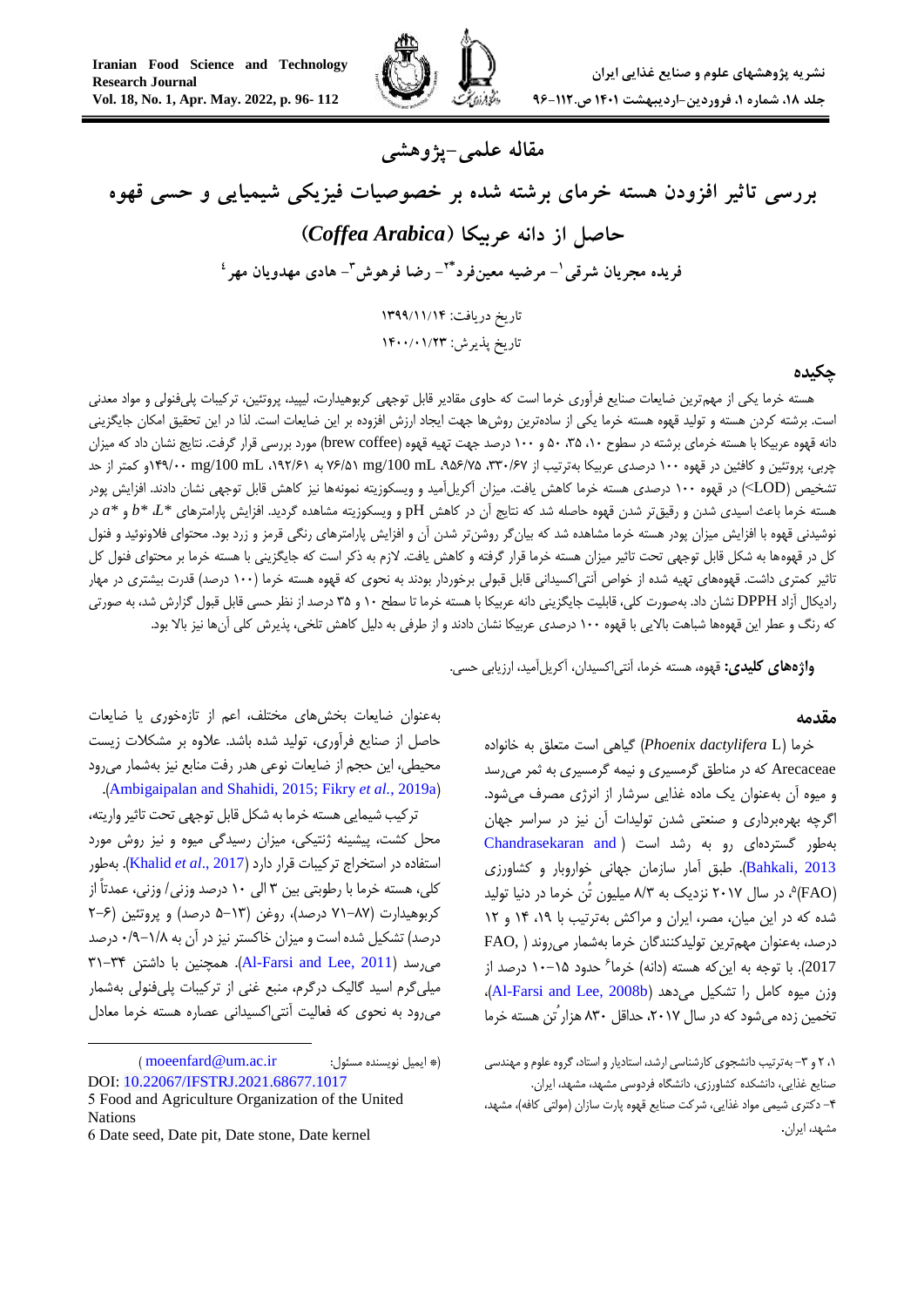در گرم، برآورد شده است ) [Farsi-Al](#page-13-3) <sup>0</sup> 381-616 میکرومول ترولوکس بر مبنی زیادی شواهد .([and Lee, 2008a;](#page-13-3) [Suresh](#page-15-1) *et al.*, 2013 خواص سالمتیزایی هسته خرما وجود دارد که از آن جمله میتوان به خواص ضدالتهابی )2020 .,*al et* [Bouhlali](#page-14-2) )و ضدسرطانی عصاره [Al-Sheddi, 2019;](#page-13-4) Habib *et al*[., 2014;](#page-15-2) [Thouri](#page-15-3) *et* [\(](#page-13-4) خرما هسته 1 [2019 .,](#page-15-3)*al* )در مطالعات سلولی اشاره کرد. همچنین کاهش سمیّت  $\operatorname{Al-Rashed}$ ) (Abdelaziz and Ali,  $2014$ ) و فیبروز کبدی [Hasan and Mohieldein,](#page-15-4) [\(](#page-15-4) ضددیابتی خواص و( *et al*[., 2015](#page-13-6) [2016](#page-15-4)( در مطالعات حیوانی به اثبات رسیدهاند. تحقیقات مختلف نشان دادهاند که این خواص سالمتیزایی ارتباط تنگاتنگی با فعالیت آنتیاکسیدانی عصاره هسته خرما دارد [\)](#page-15-5) ;2019 *.*,*al et* [Maqsood](#page-15-5) .)[Taleb](#page-15-6) *et al.*, 2016

علیرغم خواص فراوان هسته خرما، این بخش از این ضایعات غالباً بدون هیچگونه فرآوری به مصرف خوراک دام میرسد. یکی از راهکارهای نسبتاً ارزان برای استفاده مجدد از این ضایعات، تهیه نوشیدنی بر پایه پودر هسته خرمای برشته شده است که در بسیاری منابع از آن به نام "قهوه هسته خرما"<sup>ه</sup> یاد میشود. قهوه یک نوشیدنی محبوب با مصرف روزانه بیش از 1/3 میلیون فنجان در سراسر دنیا است که مصرف أن در ایران نیز به سرعت در حال افزایش است. عربیکا<sup>ع</sup> و ربوستا<sup>۷</sup> دو واریته مهم گیاه قهوه هستند که از لحاظ تجاری حائز اهمیت بوده و عمدتاً از لحاظ میزان کافئین، لیپید و محتوای اسیدهای کلوروژنیک<sup>۸</sup> با یکدیگر تفاوت دارند (Petracco, 2005). برخلاف دانههای عربیکا یا ربوستا، هسته خرمای برشته شده به دلیل عدم داشتن کافئین میتواند منبع مناسبی جهت تهیه قهوه برای افراد با نیازهای خاص بهشمار آید )[2016 ,Sengottian and Venkatachalam](#page-15-8)). زیرا، اگرچه مصرف کافئین باعث کاهش خستگی، افزایش فعالیت ذهنی و افزایش هوشیاری میشود ولی بروز عالئمی از قبیل سردرد، اضطراب و سرگیجه نیز محتمل است )2009 .,*al et* [Candeias](#page-14-3)). با وجود تولید صنعتی قهوههای بدون کافئین، ارزانی و در دسترس بودن هسته خرما، آن را به منبعی مناسب جهت تولید نوشیدنیای با خواص سالمتیزا تبدیل کرده است.

بررسی تولید قهوه هسته خرما توسط برخی محققین مورد مطالعه قرار گرفته )2015 .,*al et* [Ghnimi](#page-14-4) )که جامعترین مطالعات مربوط به تیم تحقیقاتی Fikry و همکاران )1106( است ).[,](#page-14-1)*al et* [Fikry](#page-14-1) 2020 *.*,*al et* [Fikry](#page-14-5)[;](#page-14-1)[a2019](#page-14-1)). این تیم تحقیقاتی تاثیر فرآیند برشته کردن را بر خصوصیات فیزیکی، شیمایی و حسی قهوه هسته خرما

5 Date seed coffee

مطالعه کرده و نشان دادند که بیشترین امتیاز عطر و طعم در قهوه خرما º بواسطه برشته کردن هسته در C 111 در 01 دقیقه، حاصل میشود )[a2019](#page-14-1) *.*,*al et* Fikry). تحقیقات دیگری نیز در این زمینه صورت گرفته است ولی نتایج آنها نشان داد که اگرچه ویژگیهای حسی قهوه حاصل از هسته خرما در سطح قابل قبولی قرار دارد ولی در مقایسه با قهوه عربیکا، ضعیفتر عمل میکند و در اغلب موارد نیاز به افزودنیهایی مانند شیر، شکر، زنجبیل برای بهبود عطر و طعم پیشنهاد [Ghnimi](#page-14-4) *et al.,* 2015; [Venkatachalam and](#page-15-8) [\(](#page-14-4) میشود [2016 ,Sengottian](#page-15-8)). منبعی که بهعنوان جایگزین پودر قهوه مورد استفاده قرار میگیرد باید بعد از برشته کردن عطری تقریباً مشابه قهوه داشته باشد، روشهای تهیه نوشیدنی قهوه برای آن نیز بهکار رود، خواص سالمتیزایی داشته و متعاقباً حامل ترکیبات مضر نباشد و در نهایت استفاده از آن به لحاظ اجتماعی تعریف شده و از لحاظ اقتصادی نیز مقرون به صرفه باشد. از آنجاکه هسته خرما اغلب ویژگیهای الزم برای جایگزینی در تهیه نوشیدنی قهوه را داراست، در این پژوهش سعی بر آن شد تا امکان جایگزینی قهوه، به صورت ترکیب آن با پودر هسته خرمای برشته شده جهت تولید قهوه مورد مطالعه قرار گیرد. لذا، هدف پژوهش حاضر تولید محصولی ارزانتر با ویژگیهای فیزیکی )از قبیل رنگ، عطر، طعم و ویسکوزیته) و شیمیایی (از قبیل چربی، پروتئین، ترکیبات با خواص آنتی اکسیدانی) مشابه قهوه حاصل از دانه برشته عربیکا بود.

## **مواد و روشها آمادهسازی نمونههای قهوه**

دانه قهوه عربیکا )دانههای برزیل و اتیوپی با برشتگی -medium dark )از شرکت معتبر داخلی و پودر هسته خرمای برشته شده )dark-medium )از شرکت مولتیکافه مشهد تهیه گردید. بهمنظور 6 تهیه قهوه جوشیده ، میزان 01 گرم از پودر به 011 میلیلیتر آب مقطر در حال جوش افزوده شده و به مدت 1 دقیقه در حالت جوش نگهداری شد. بعد از یک دقیقه نگهداری در حالت سکون و دور از حرارت، ذرات پودر تهنشین شده و مایع رویی جهت انجام آزمونها مورد استفاده قرار گرفت. ترکیب پودر مورد استفاده جهت تهیه انواع قهوه به شرح زیر است: 011 درصد دانه عربیکا )100A)، 011 درصد هسته خرما )100D)، 61 درصد دانه عربیکا- 01 درصد هسته خرما )10D)، 73 درصد دانه عربیکا- 53 درصد هسته خرما )35D)، 31 درصد دانه عربیکا- 31 درصد هسته خرما )50D).

<sup>1</sup> Trolox

<sup>2</sup> *in vitro* studies

<sup>3</sup> Hepatotoxicity

<sup>4</sup> Liver fibrosis

<sup>6</sup> *Coffea Arabica*

<sup>7</sup> *Coffea Robusta*

<sup>8</sup> Chlorogenic acids

<sup>9</sup> Boiled coffee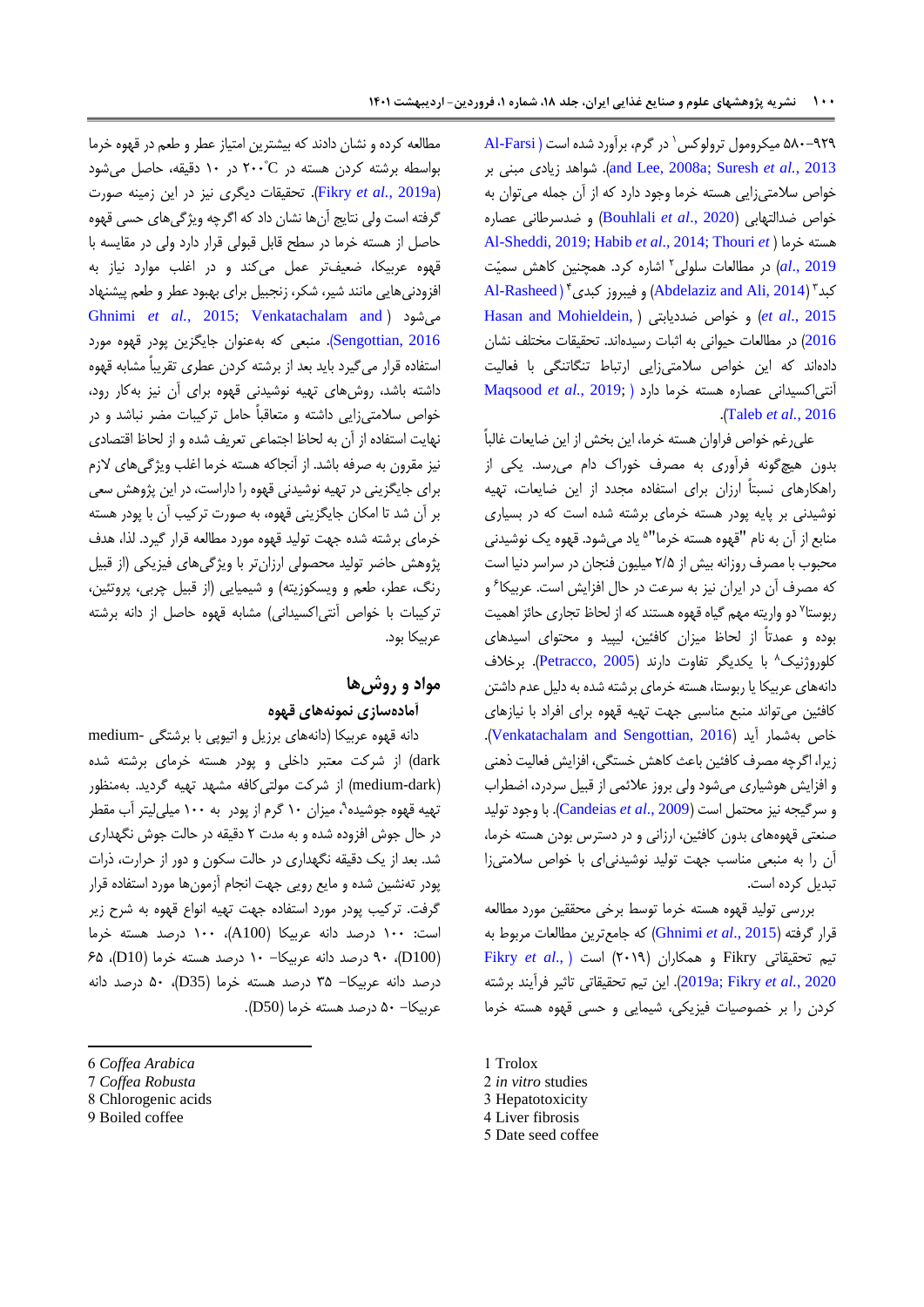## **اندازهگیری مقدار چربی**

بدین منظور، 3 میلیلیتر از نمونه قهوه با 3 میلیلیتر هگزان و 111 میکرولیتر متانول (بهمنظور شکستن امولسیون و بهبود فرآیند جداسازی) با استفاده از ورتکس )8816LD، پل ایدهآل تجهیز، ایران( بهخوبی مخلوط شده و بعد از سانتریفوژ (Heraeus، کره جنوبی)، فاز رویی جمعآوری شد. فاز آبی )همان فاز قهوه( 5 بار دیگر تحت استخراج با هگزان قرار گرفت. استخراج چربی از 3 گرم پودر دانه عربیکا یا هسته خرما بهوسیله 111 میلیلیتر هگزان نرمال با کمک سوکسله و طی 3 ساعت انجام شد. حذف حالل در ابتدا با کمک تبخیرکننده تحت خأل )100R – BUCHI، سوئیس( در فشار 1/3-1/7 بار و سپس در آون  $Moeenfard$ ) کره جنوبی) با دمای TC $\mathcal{C}$ ±۳C انجام گرفت  $Jetotech)$ .)*et al.*[, 2015](#page-15-9)

## **اندازهگیری مقدار پروتئین**

محاسبه میزان پروتئین نمونهها با روش کجلدال و طبق استاندارد ملی ایران به شماره 06131 انجام گرفت. برای این منظور، هضم 1/3 گرم پودر (دانه عربیکا یا هسته خرما) و یا ۲ گرم از هر نوشیدنی قهوه با 7 میلیلیتر اسید سولفوریک غلیظ و یک عدد قرص کاتالیزور )محتوی سولفات پتاسیم، سولفات مس، اکسید سلنیم) در ٣٠٠°C انجام شد. بعد از خنک شدن محلول، 11 میلیلیتر آب مقطر به هر لوله اضافه شده و تیتراسیون در دستگاه کجلدال (Tecator، آمریکا) و بر اساس فاکتور7/13 انجام گرفت.

### **اندازهگیری مقدار کافئین**

به 1/3 میلیلیتر از انواع قهوه، 011 میکرولیتر از هرکدام از 0 محلولهای کاریز I( 10/6 گرم استاتروی به همراه 5 میلیلیتر اسید استیک گالسیال و رساندن به حجم 011 میلیلیتر با آب مقطر( و کاریز II( 01/7 گرم پتاسیم هگزاسیانوفرات )Ⅱ )و رساندن به حجم 011 میلیلیتر توسط آب مقطر( اضافه شده و با استفاده از محلول آب- متانول با نسبت حجمی )01:61( به حجم 31 میلیلیتر رسانده شد. بعد از سکون به مدت 01 دقیقه و سانتریفوژ )Heraeus، کره جنوبی(، مجدداً این فرآیند تکرار شد. مقدار 1 میکرولیتر از فاز رویی بعد از فیلتر شدن به 1 سل دستگاه طیفسنج تحرک یونی )IMS) ساخت دانشگاه صنعتی º 111 و C <sup>º</sup> اصفهان، )دمای محفظه تزریق و سل بهترتیب C ،111 پالریته مثبت، ولتاژ 8111( تزریق شد )2013 .,*al et* [Bahrami](#page-14-6)). جهت آنالیز کمی، محلولهای استاندارد کافئین در محدوده غلظتی L/mg 3-06/3 تهیه شدند.

#### **.** 4 Mass Detector

## **تعیین مقدار آکریلآمید**

برای این منظور از روش [Alves](#page-13-7) و همکاران )1101( استفاده شد. بهصورت خالصه، 1/3 میلیلیتر از انواع قهوه به همراه 13 میکرولیتر استاندارد داخلی آکریلآمید "، با کمک ستون استخراج فاز جامد (SPE)۳ تمیز شده و مشتق $\omega$ ازی با بروم انجام شد. آنالیز عصاره نهایی با کمک کروماتوگراف گازی Agilent (6890N آمریکا)، مجهز به 4 آشکارساز جرمی و ستون مویینه -12MDN( طول 51 متر و قطر داخلی 1/13 میلیمتر( صورت گرفت. شرایط دستگاه برای شناسایی آکریلآمید از قرار زیر بود: گاز حامل: هلیوم با سرعت جریان 0 میلیلیتر در دقیقه، حجم تزریق: ۱ میکرولیتر، دمای اُون ۲۴۰°C –۸۵ با سرعت C افزایش <sup>º</sup> 3 03در دقیقه، نسبت جرم به بار )*z/m* )برای آکریلآمید مشتقسازی شده: ،031 ،031 ،017 نسبت جرم به بار برای استاندارد داخلی مشتقسازی شده: ،033 ،035 .001 اندازهگیری کمّی نیز با کمک استاندارد اصلی و استاندارد داخلی بهترتیب در جرم به بار 031 و 033 انجام شد.

### **تعیین محتوای فنول کل**

بدین منظور، 1 میلیلیتر نمونه با 1/3 میلیلیتر معرف فولین )رقیق شده) و ۶ میلیلیتر متانول مخلوط شده و بعد از ۳ دقیقه، ۵ میلیلیتر کربنات سدیم 6/3 درصد )وزنی/ حجمی( به مخلوط اضافه شد. ترکیب حاصل با آب مقطر به حجم 31 میلیلیتر رسیده و به مدت 1 ساعت در جای تاریک قرار گرفت. میزان جذب در طول موج 673 نانومتر با کمک اسپکتروفتومتر UV-Vis، آمریکا) اندازهگیری شد )2000 .,*al et* [Capannesi](#page-14-7)). برای اندازهگیری کمی، محلولهای استاندارد اسید گالیک )3-73 میلیگرم در 011 میلیلیتر متانول( مورد استفاده قرار گرفت.

## **تعیین محتوای فالونوئید کل**

به 1/3 میلیلیتر از نمونه، 1/3 میلیلیتر آب مقطر، 031 میکرولیتر نیتریت سدیم 3 درصد )وزنی/ حجمی( و 031 میکرولیتر کلرید آلومینیوم 01 درصد )وزنی/ حجمی( اضافه شد. بعد از گذشت 7 دقیقه، ترکیب حاصل با یک میلیلیتر هیدروکسید سدیم 0 موالر ترکیب شده و با آب مقطر به حجم 3 میلیلیتر رسید. جذب ترکیب حاصل بالفاصله در طول موج 331 نانومتر و با استفاده از اسپکتروفتومتر Vis-UV( Unico، آمریکا) خوانده شد. آنالیز کمی با محلول استاندارد کوئرستین (۳۰۰-۱۰ میکروگرم در میلی لیتر اتانول) انجام گرفت ( Al-Farsi and Lee, .)[2008b](#page-13-0)

<sup>5</sup> Mass-to-charge ratio (*m*/*z*)

<sup>1</sup> Carrez solution

<sup>2</sup> Ion mobility Spectroscopy (IMS)

<sup>3</sup> Solid Phase Extraction (SPE)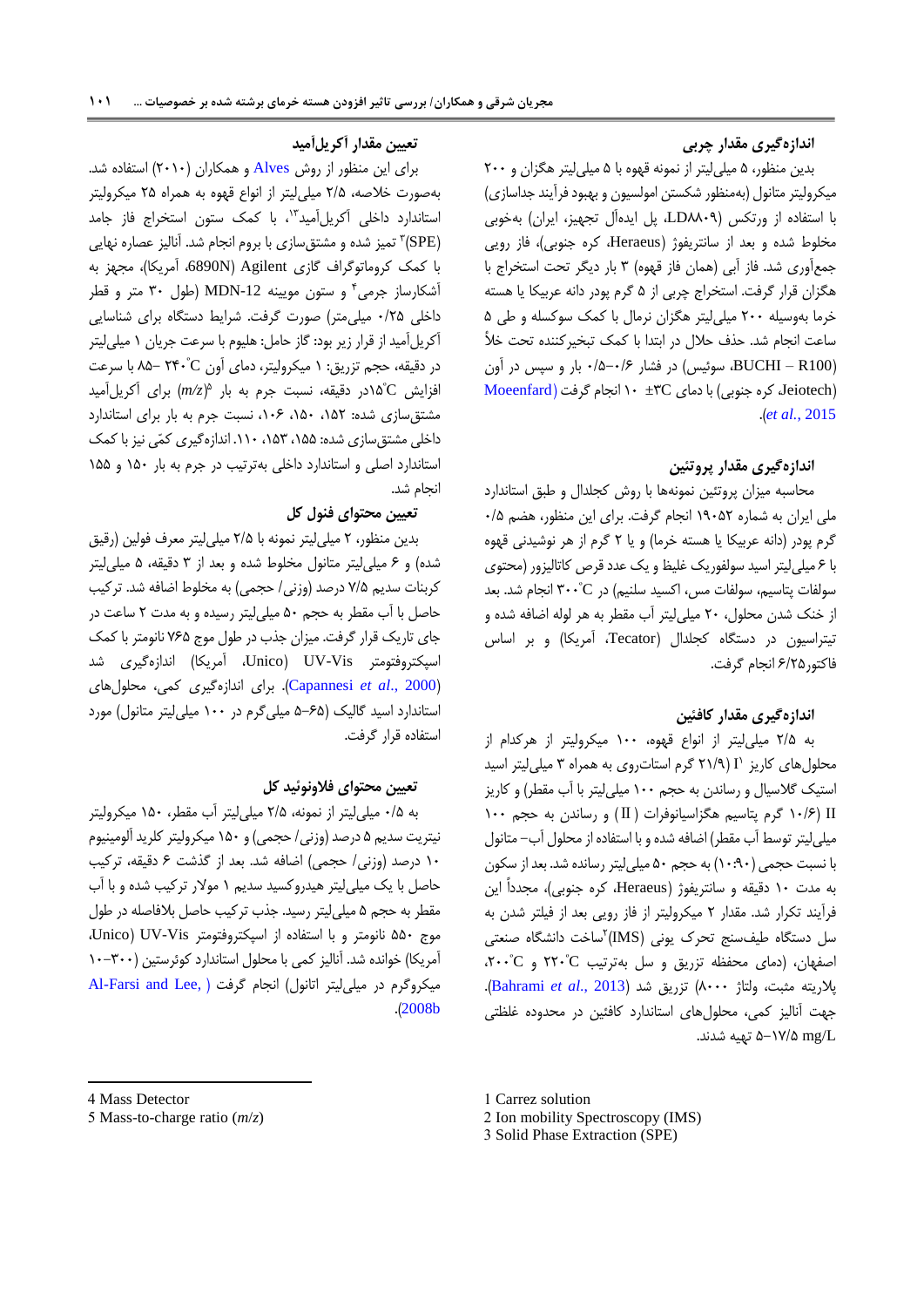### <sup>0</sup>**DPPH قدرت مهار رادیکال آزاد**

روش مهار رادیکال آزاد DPPH، نوعی آزمون ارزیابی فعالیت آنتیاکسیدانی بر پایه انتقال الکترون یا اتم هیدروژن است. این روش غالباً در مطالعه پتانسیل اهدای هیدروژن توسط نمونه کاربرد دارد. رادیکال DPPH در دمای محیط و در تاریکی پایدار بوده و رنگ محلول متانولی آن بنفش تیره است. در حضور مولکول آنتیاکسیدان، این رادیکال احیا شده و دیفنیل پیکریل هیدرازین<sup>۲</sup> تولید میشود که نتیجه آن تغییر رنگ محلول از بنفش تیره به زرد است ( Cerretani and [2010 ,Bendini](#page-14-8)). برای تعیین قدرت آنتیاکسیدانی عصاره، مقدار 1/4 میلیلیتر نمونه صاف شده با 5/7 میلیلیتر محلول متانولی DPPH 01×7 موالر( ترکیب شد. جهت تهیه نمونه شاهد، 1/4 -3 )غلظت میلیلیتر متانول، جایگزین نمونه شد. بعد از 51 دقیقه سکون در تاریکی، جذب محلول در 306 نانومتر توسط دستگاه اسپکتروفتومتر Vis-UV )Unico، آمریکا( اندازهگیری شد. درصد مهار رادیکال آزاد با استفاده از رابطه ،0 زیر محاسبه گردید )2020 *.*,*al et* [Babiker](#page-14-9)).

 $(1)$  $=[(\lambda \omega + \lambda \omega + \lambda \omega)]$ جذب شاهد) / (جذب نمونه —جذب شاهد) درصد مهار رادیکال آزاد

## **FRAP <sup>3</sup> ارزیابی قدرت احیاکنندگی به روش**

هدف از این آزمون، بررسی توانایی انواع قهوه در احیای آهن سه Fe به آهن دو ظرفیتی در 3+ ظرفیتی در کمپلکس بی رنگ TPTZ کمپلکس آبی رنگ تری,پیریدیلتریآذین–\*Fe<sup>2+</sup> بود. برای این منظور از روش [Endeshaw](#page-14-10) و همکاران )1111( با کمی اصالحات استفاده شد. به 63 میکرولیتر قهوه صاف شده، 1/13 میلیلیتر محلول کار FRAP و 1/113 میلیلیتر آب دیونیزه افزوده شد. بعد از نگهداری º نمونهها )01 دقیقه، C 56(، جذب در 365 نانومتر توسط دستگاه اسپکتروفوتومتر Vis-UV( Unico، آمریکا( اندازهگیری گردید. در تهیه محلول شاهد، به جای نمونه از 63 میکرولیتر آب دیونیزه استفاده شد. آنالیز کمّی با محلول استاندارد آهن II در محدوده غلظت 51-0111 میکروموالر انجام گرفت.

#### **اندازهگیری pH، ویسکوزیته و رنگ**

بهمنظور سنجش pH نمونههای تازه تهیه شده از pHمتر )Windaus، انگلیس( در دمای C،5±11 استفاده شد. برای اندازهگیری ویسکوزیته، نمونهها تا دمای C5±11 خنک شده و از ویسکومتر )بروکفیلد،کانادا، اسپیندل: ULA، متوسط سرعت چرخش: rpm 80/8 ) برای این منظور استفاده شد. رنگ در نمونههای قهوه تازه تهیه شده و

- 3 Ferric reducing-antioxidant power
- 4 Fe<sup>2+</sup>-tripyridyltriazine

 $ColorFlex$  (مای ۲۰۲±۳، توسط دستگاه هانترلب ا اندازهگیری شد.  $b^*$   $a^*$  ،  $L^*$  اندازهگیری شد.  $\mathrm{EZ}$ 

## **ارزیابی حسی**

میزان پذیرش انواع قهوه بر اساس فاکتورهای رنگ، عطر، غلظت، شدت تلخی، شدت اسیدی بودن توسط 01 نفر ارزیاب حسی آموزش دیده و آشنا با عطر و طعم قهوه و بر اساس آزمون 3 نقطهای هدونیک (١: غیرقابل قبول، ٢: رضایت بخش، ٣: متوسط، ۴: خوب، ۵: عالی) انجام گرفت. نتایج آزمون حسی با روش تحلیل عملکرد و اهمیت 3 )IPA )بررسی شدند. همچنین از روش تصمیمگیری سازشی 7 )TOPSIS )برای بررسی کارایی و اثربخشی قهوه استفاده شد. روشهای تصمیمگیری متعددی برای تجمیع نظر ارزیابان )افراد خبره و آموزش دیده) در رابطه با کارایی و اثربخشی یک محصول وجود دارد. یکی از این روشها، روش تصمیمگیری سازشی است که مبنای آن ایجاد دو نمونه فرضی و سنجش فاصل هندسی هر نمونه واقعی از نمونه فرضی است. از جمله روشهای سازشی میتوان به روش TOPSIS اشاره کرد که به دالیل متعدد برای این منظور انتخاب شده است مانند: سادگی و سرعت در محاسبات، طراحی پرسشنامه کوتاه، توسعهپذیری باال. همچنین با توجه به اینکه از روش تحلیل IPA نیز برای آنالیز نتایج استفاده شده است، ترجیح بر این بود که تنها یک پرسشنامه در اختیار ارزیابان قرار گیرد و روش TOPSIS این ظرفیت را ایجاد نمود. با توجه به اینکه هدف تولید یک نوشیدنی با شباهت زیاد به قهوه عربیکا بود، پارامترهای رنگ، عطر و غلظت بهعنوان پارامترهای تاثیرگذار در نظر گرفته شدند.

### **تجزیه و تحلیل آماری دادهها**

کلیه آزمونهای فیزیکی و شیمیایی در سه تکرار انجام شدند و نتایج تحت تجزیه و تحلیل واریانس قرار گرفتند. مقایسه میان میانگین دادههای آزمایشی با آزمون دانکن در سطح اطمینان 3 درصد انجام شد. نتایج با نرمافزار 22 SPSS( 1104 )آنالیز شده و نمودارها با استفاده از نرم افزار Excel ترسیم شدند.

## **نتایج و بحث**

## **تاثیر افزودن هسته خرما بر محتوای چربی و پروتئین انواع قهوه**

در جدول ۱، مقدار چربی و پروتئین انواع قهوه نشان داده شده است. همانطور که مشاهده میشود، پودر برشته دانه عربیکا از لحاظ میزان

<sup>1</sup> 1,1-Diphenyl-2-picrylhydrazyl

<sup>2</sup> Diphenylpicryl hydrazine

<sup>5</sup> Importanace-Performance Analysis (IPA)

<sup>6</sup> Technique for Order of Preference by Similarity to Ideal Solution (TOPSIS)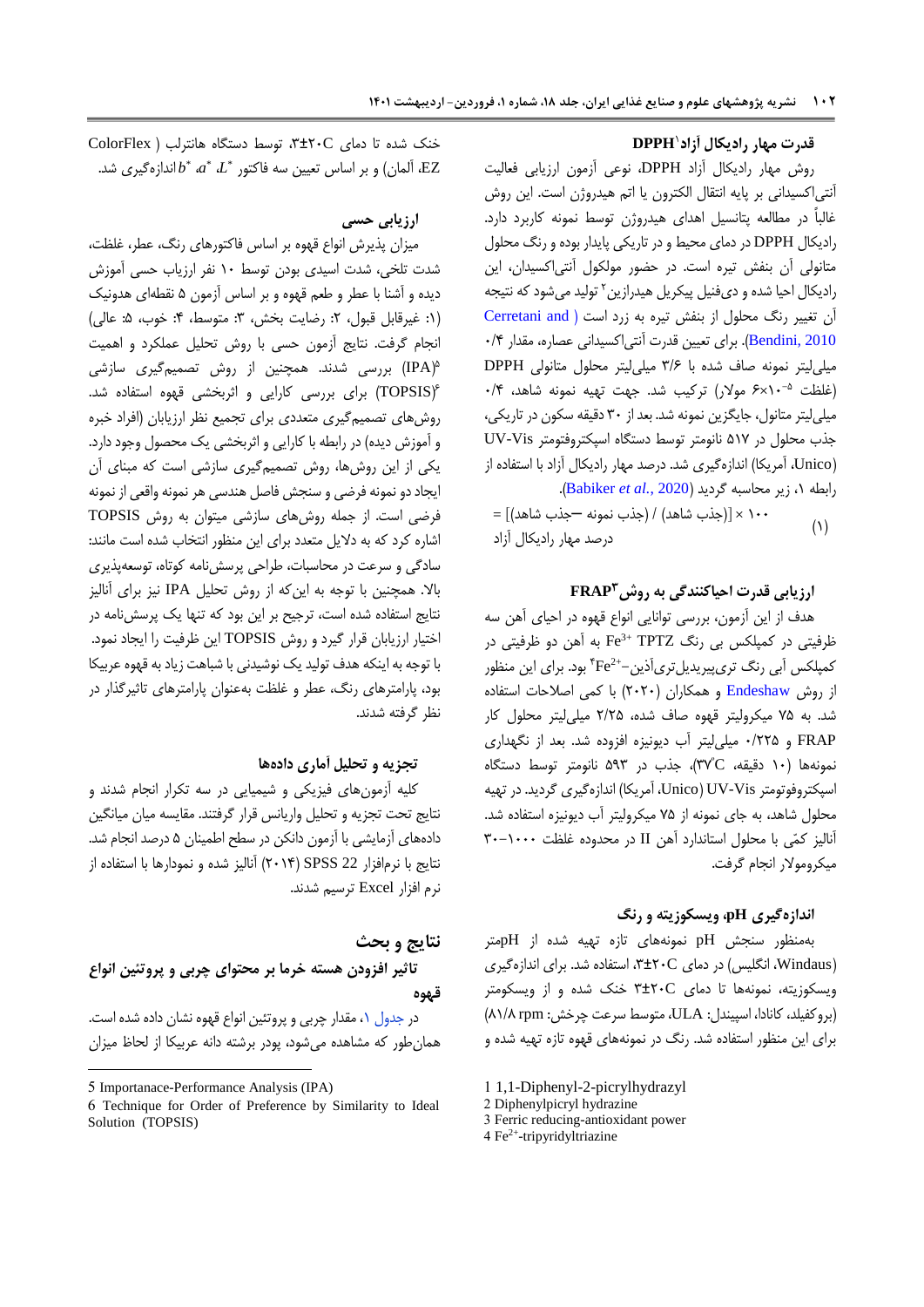)[2017 .,](#page-14-11)*al et* Dong). از لحاظ میزان پروتئین، انواع دانههای قهوه برشته شده تجاری در حدود 04 درصد پروتئین دارند [\)](#page-15-10) *et* [Oliveira](#page-15-10) [2006 .,](#page-15-10)*al*). در رابطه با هسته خرما نیز میزان چربی و پروتئین بهترتیب در محدودهی 8-6 و 8-04 درصد )2020 .,*al et* [Babiker](#page-14-9) )و یا حتی مقادیر کمتر )6/63 8/55- درصد چربی، 3/50-3/83 درصد پروتئین( .)[Saafi](#page-15-11) *et al.,* 2008( دارد قرار

<span id="page-6-0"></span>چربی (۱/۷۰ ±۱۲/۳۰ درصد) و پروتئین (۱۶۰+ ۱۳/۰۰ درصد) بر هسته خرمای برشته شده )±0/55 01/34 درصد چربی، ±0/13 8/07 درصد پروتئین) برتری دارد. سایر محققین نیز میزان چربی دانه عربیکای برشته شده را در حدود 04-03 درصد برآورد کردند ) [Araújo](#page-13-8) [2007 ,Sandi and](#page-13-8)). البته به مقادیر 8-01 درصد که در محدوده دادههای این پژوهش قرار دارد نیز در منابع مختلف اشاره شده است

|                                                                                                | ً جدول ۱- تأثیر استفاده از پودر هسته خرماً بر محتوای چربی و پروتئین انواع قهوه |  |
|------------------------------------------------------------------------------------------------|--------------------------------------------------------------------------------|--|
| Table 1– The effect of using date seed powder on lipid and protein content of the coffee brews |                                                                                |  |

| <b>Powders</b>                                             | Protein <sup>*</sup> ( $g/100 g$ ) | Lipid $\degree$ (g/100 g)       |  |
|------------------------------------------------------------|------------------------------------|---------------------------------|--|
| يودرها                                                     | يروتئين                            | چربی                            |  |
| Roasted arabica coffee                                     | $13.00 \pm 0.60^{\rm A}$           | $12.30 \pm 1.70$ <sup>A</sup>   |  |
| پودر قهوه عربیکای برشته                                    |                                    |                                 |  |
| Roasted date seeds                                         | $8.16 + 1.25^B$                    | $10.97 \pm 1.33^{\rm B}$        |  |
| یودر هسته خرما <i>ی</i> برشته                              |                                    |                                 |  |
| The composition of the powder<br>used to prepare the brews | Protein <sup>*</sup> (mg/100 mL)   | Lipid $(mg/100 \text{ mL})$     |  |
| تركيب انواع قهوه جوشيده                                    | يروتئين                            | چربی                            |  |
| 100% coffee arabica (A100)                                 | $956.75 \pm 116.89^{\text{a}}$     |                                 |  |
| قهوه ۱۰۰ درصدی دانه عربیکا (A100)                          |                                    | $330.67 \pm 44.96^{\text{a}}$   |  |
| $10\%$ date seed (D10)                                     | $820.67 + 84.72$ <sup>b</sup>      | $297.08 + 54.95^b$              |  |
| قهوه ۱۰ درصدی هسته خرما (D10)                              |                                    |                                 |  |
| 35% date seed (D35)                                        | $638.00+88.15^{\circ}$             | $272.11 \pm 43.54$ <sup>c</sup> |  |
| قهوه ۳۵ درصدي هسته خرما (D35)                              |                                    |                                 |  |
| 50% date seed (D50)                                        | $545.50+70.24d$                    | $221.45 \pm 35.36$ <sup>d</sup> |  |
| قهوه ۵۰ درصدي هسته خرما (D50)                              |                                    |                                 |  |
| 100% date seed (D100)<br>قهوه ۱۰۰ درصدی هسته خرما (D100)   | $149.00 \pm 5.66^e$                | $192.61 \pm 31.05^e$            |  |

\* حروف متفاوت در هر ستون بیانگر تفاوت معنیدار بین تیمارها در سطح 63 درصد است )1/13 ≤ *p*).

\*Different upper and lowercase letters represents differences among powder and brews in the same column at a confidence level of 95%, respectively).

زده شد. در نتیجه به دلیل محتوای کمتر چربی و پروتئین در پودر برشته هسته خرما و نیز پایینتر بودن نرخ استخراج ترکیبات از هسته خرما، با افزایش میزان هسته خرما، میزان چربی و پروتئین در قهوه نهایی کاهش یافت.

## **تاثیر افزودن هسته خرما بر میزان کافئین انواع قهوه**

آنالیز آماری بیانگر اختالف معنادار میزان کافئین در بین تمامی قهوههای تولید شده بود )1/13≤ *p*). اگرچه پیک کافئین در قهوه هسته خرما مشاهده شد، ولی به دلیل کوچک بودن پیک حاصله که بیانگر حضور مقادیر اندک این ترکیب در قهوه هسته خرما است، افزودن این ترکیب به قهوه عربیکا منجر به کاهش کافئین انواع قهوه شد [\)جدول](#page-7-0)  [1\(.](#page-7-0) بیشترین مقدار کافئین در 100A( mL /011mg 4/55 67/30± ) مشاهده شد. درحالیکه مقدار کافئین در 100D کمتر از حد قابل تشخیص برآورد گردید. در نتیجه، قهوه حاصل از هسته خرما این

بررسی انواع نوشیدنی قهوه نیز نشان داد که افزایش درصد هسته خرما، کاهش سریع و قابل توجه )1/13≤ *p* )میزان چربی و پروتئین را در نوشیدنی به دنبال داشت بهنحوی که بیشترین میزان چربی و پروتئین در 100A و کمترین مقادیر در 100D مشاهده شد. این تفاوت در میزان چربی و پروتئین میتواند با نرخ استخراج ترکیبات از دو ساختار متفاوت نیز در ارتباط باشد. منظور از نرخ استخراج مقدار آنالیت یا ترکیب است که از مقدار مشخص و یکسان پودر دانه عربیکا، هسته خرما یا ترکیب آنها طی فرایند دم کردن و تهیه قهوه استخراج شده است. نتایج بیانگر باالتر بودن نرخ استخراج چربی از پودر دانه عربیکا به نوشیدنی قهوه )5/77 17/88± درصد( در مقایسه با هسته خرما )±1/85 06/30 درصد( بود. در رابطه با پروتئین نیز وضعیت مشابهی را شاهد بودیم بهنحوی که نرخ استخراج پروتئین در 100A معادل ±6/11 65/71 درصد و در 100D معادل ±1/76 08/13 درصد تخمین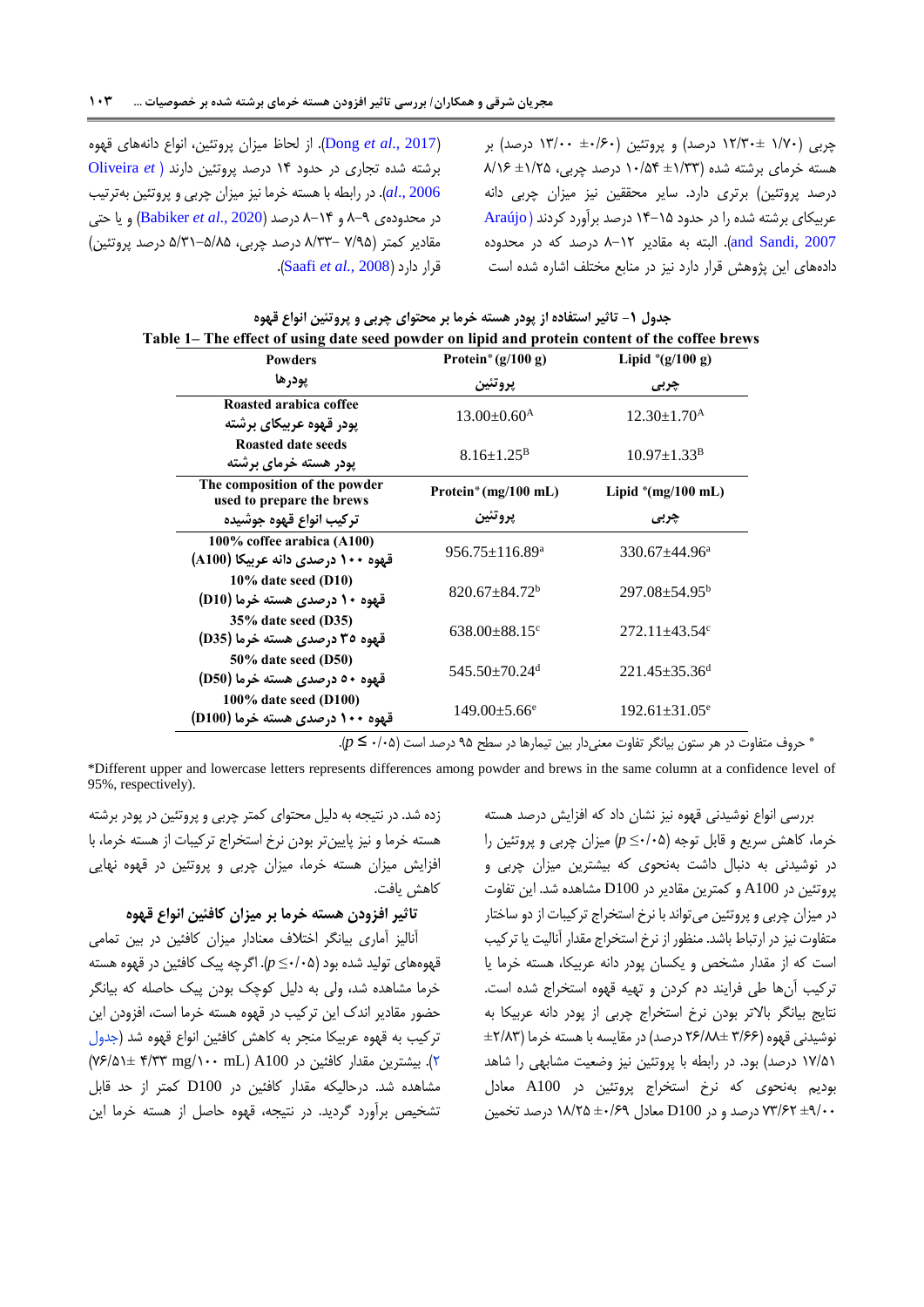آنها میزان کافئین انواع قهوه را از 8 تا 077 میلیگرم در هر فنجان گزارش کردند )[2019 .,](#page-15-12)*al et* Jeon). در پژوهشی دیگر میزان کافئین قهوه جوشیده حاصل از مخلوط کردن 6/3 گرم دانه عربیکا با 011 میلیلیتر آب جوش، mL /011mg 5/15 43/6± گزارش شد. بیشتر بودن میزان کافئین پژوهش حاضر با بیشتر بودن نسبت پودر به آب )01 گرم در 011 میلیلیتر( جهت تهیه نوشدنی قهوه، قابل توجیه است.

پتانسیل را دارد که امکان لذت بردن از عطر و طعم یک نوشیدنی سالم را برای افراد حساس به کافئین فراهم آورد. کافئین یک ترکیب شیمایی محلول در آب است (۱۶ میلیگرم بر میلیلیتر در آب ۲۵<sup>°</sup>۲۵) که در قهوه به مقدار زیاد یافت می شود (Angeloni et al., 2019). نتایج این پژوهش با یافتههای تحقیق Jeon و همکاران )1106( همخوانی داشت.

<span id="page-7-0"></span>

| Table 2— The effect of using date seed powder on acrylamide and caffeine content of the coffee brews |                                     |                                            |  |  |  |
|------------------------------------------------------------------------------------------------------|-------------------------------------|--------------------------------------------|--|--|--|
| The composition of the powder used to<br>prepare the brews                                           | Acrylamide<br>$(\mu$ g/100 mL $)^*$ | <b>Caffeine</b><br>$(mg/100 \text{ mL})^*$ |  |  |  |
| تركيب انواع قهوه جوشيده                                                                              | أكريل أميد                          | كافئين                                     |  |  |  |
| 100% coffee arabica (A100)<br>قهوه ۱۰۰ درصدی دانه عربیکا (A100)                                      | $5.06 \pm 0.48$ <sup>a</sup>        | $76.51 + 4.33$ <sup>a</sup>                |  |  |  |
| $10\%$ date seed (D10)<br>قهوه ۱۰ درصدی هسته خرما (D10)                                              | $4.5 \pm 0.56^a$                    | $65.06 \pm 1.82^b$                         |  |  |  |
| 35% date seed (D35)<br>قهوه ۳۵ درصدي هسته خرما (D35)                                                 | $3.74 + 0.32^b$                     | $58.20 \pm 2.92$ <sup>c</sup>              |  |  |  |
| $50\%$ date seed (D50)<br>قهوه ۵۰ درصدي هسته خرما (D50)                                              | $3.60 \pm 0.46^b$                   | $45.59 \pm 2.68$ <sup>d</sup>              |  |  |  |
| $100\%$ date seed (D100)<br>قهوه ۱۰۰ درصدی هسته خرما (D100)                                          | $1.71 \pm 0.33$ <sup>c</sup>        | $<$ LOD                                    |  |  |  |

|  | جدول ۲- تاثیر استفاده از پودر هسته خرما بر محتوای کافئین و أکریلأمید انواع قهوه |                                                                                       |  |
|--|---------------------------------------------------------------------------------|---------------------------------------------------------------------------------------|--|
|  |                                                                                 | The effect of using date seed nowder on acrylamide and caffeine content of the coffee |  |

\* حروف متفاوت در هر ستون بیانگر تفاوت معنیدار بین تیمارها در سطح 63 درصد است )1/13≤ *<sup>p</sup>*).

\*Different lowercase letters represents differences among brews in the same column at a confidence level of 95%.

شود. در تحقیق [Bagdonaite](#page-14-13) و همکاران )1118(، بیشترین میزان آکریلآمید در دمای C111 و زمان 3 دقیقه مشاهده شد. با شدت بخشیدن به فرآیند برشته کردن و افزیش زمان تا 03 دقیقه، مقدار º آکریلآمید به شکل قابل توجهی کاهش یافت و در دمای باالی C ،171 آکریلآمید کامالً تجزیه شد. عالوه بر این دمای باال میتواند باعث تجزیهی آسپارژین شود که خود دلیل دیگری بر کاهش تشکیل آکریلآمید در دمای باالست )2008 .,*al et* [Bagdonaite](#page-14-13)). بررسی پارامترهای رنگ پودر برشته دانه عربیکا و پودر برشته هسته خرما بیانگر باالتر بودن درجه برشتگی پودر هسته خرما نسبت به پودر دانه برشته عربیکا بودند که میتواند دلیلی بر محتوای کمتر آکریلآمید آن نیز باشد.

## **تاثیر افزودن هسته خرما بر محتوای فنول و فالونوئید انواع قهوه**

همانطور که در [شکل](#page-8-0) ۰- A نشان داده شده است، اگرچه میزان فنول کل در 100A( mL /011mg 0/81 ± 47/67 )بهطور معنیداری بیشتر از D100 D( mg/۱۰۰ mL + ۱/۰۴ ± ۳۳/۷۵) بود ولی تفاوت معنیداری میان 100A و 10D، مشاهده نشد. همچنین تفاوت میان 35D و 50D معنیدار گزارش نشد )1/13> *p*). این نتایج بیانگر غنی

### **تاثیر افزودن هسته خرما بر میزان آکریالمید انواع قهوه**

بر اساس دادههای آزمایشی جدول ۲، افزودن پودر هسته خرما به پودر دانههای عربیکا میتواند باعث کاهش میزان آکریلآمید در نوشیدنی نهایی شود. نتایج بیانگر حضور مقادیر کمتر آکریلآمید در  $\mu$ g/\ $\cdot \cdot$  mL) A100 سبت به O100  $\cdot \cdot$  ng/\ $\cdot \cdot$ mL)  $\mu$ g/ 3/17±1/48( بودند بهطوریکه با افزایش درصد هسته خرما در ترکیب با دانههای عربیکا، مقدار آکریلآمید نیز با شیبی مالیم کاهش یافت. با این وجود، 100A و 10D، تفاوت قابل توجهی از لحاظ میزان آکریلآمید نشان ندادند. همچنین اختالف میان 35D و 50D از لحاظ آماری معنادار گزارش نشد )1/13>*p*). محتوای آکریلآمید نمونههای پژوهش حاضر )0/60-3/17 میکروگرم در 011 میلیلیتر( با مقاالت  $V - \Lambda$  ( $\Lambda$ /) − ۳/۶ µg/ (1011) ممخوانی داشت به نحوی که مقادیر و 1/8 0/1- در قهوه اسپرسو، آمریکایی و فیلتر شده )همگی حاصل از دانه قهوه( در مقاالت گزارش شده است )2019 .,*al et* [Galuch](#page-14-12)). هیچ دادهای در رابطه با میزان آکریلآمید در هسته خرمای برشته شده در مقاالت یافت نشد. آکریلآمید طی برشته کردن دانههایی مانند قهوه از واکنش میان قندهای کاهنده و آمینواسیدها، خصوصاً آسپارژین، بهوجود میآید )[2020 ,Belay and Endeshaw](#page-14-10)). تحقیقات نشان داده است که افزایش زمان و دمای برشته کردن میتواند باعث تجزیه آکریلآمید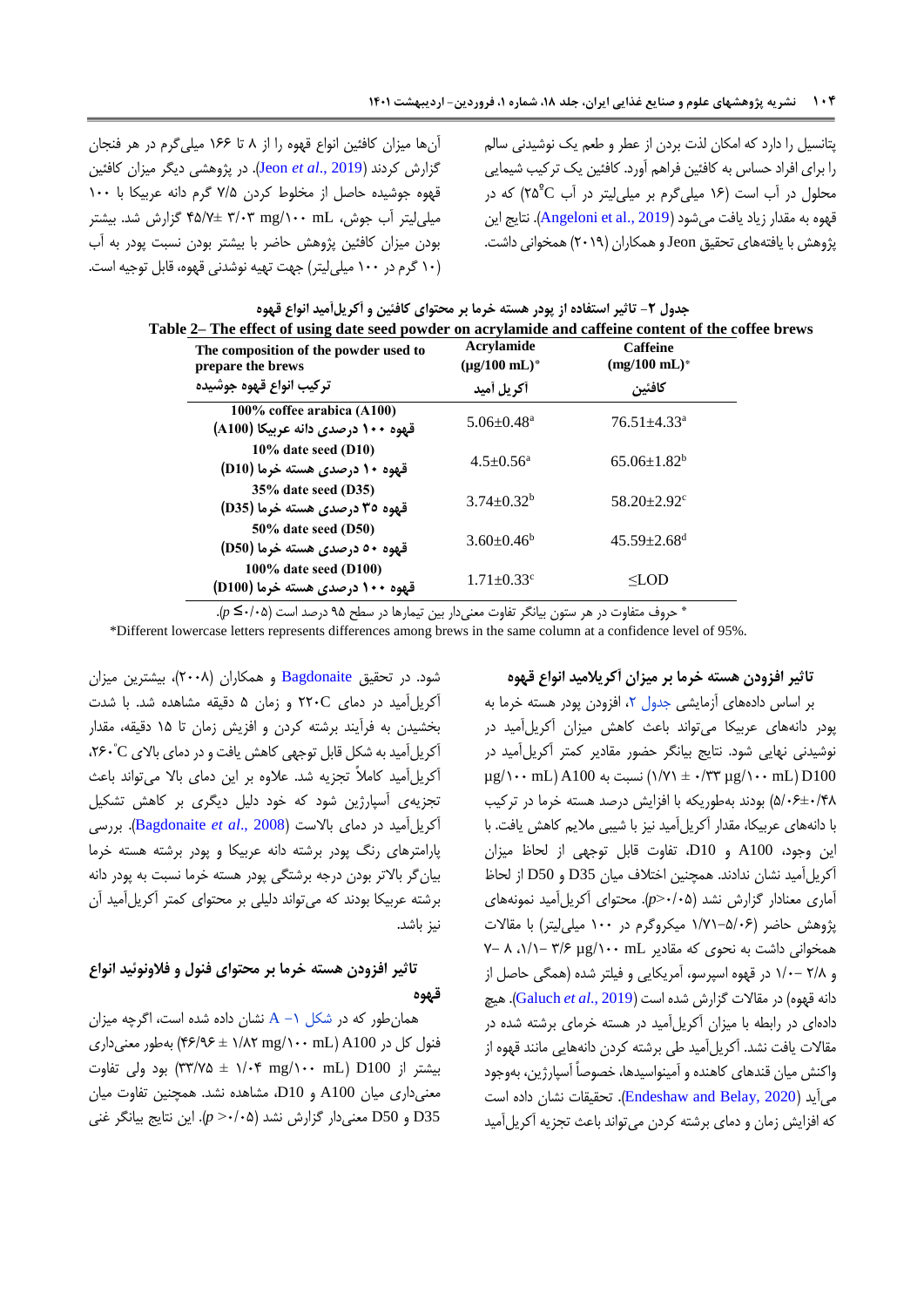بودن هسته خرما از انواع ترکیبات فنولی است. به این ترتیب که با جایگزین کردن دانه برشته عربیکا با پودر برشته هسته خرما، محتوای فنولی نوشیدنی نهایی چندان دستخوش تغییر نخواهد شد، اگرچه تغییر در نوع ترکیبات فنولی محتمل است. محتوای پلیفنولی در قهوه جوشیده حاصل از دانه عربیکا mL /011mg 5/56 61/44± گزارش شده است )[2020 ,Hallmann and Górecki](#page-14-14)). در تحقیقی دیگر، مقدار mL /011mg 0/04 44/14± برای محتوای فنولی قهوه فرانسوی تهیه شده با دانههای عربیکا بهدست آمد [\)](#page-15-13)[-Pérez](#page-15-13) 2012 *.*,*al et* [Hernández](#page-15-13)). نتایج ما با نتایج [Fikry](#page-14-1) و همکاران

)1106( مطابقت داشت که مقدار mL /011mg 15/45 فنول را برای قهوه حاصل از هسته برشته خرما گزارش کردند. در مطالعات مختلف، مقادیر بسیار متفاوتی برای محتوای فنول کل پودر هسته خرما گزارش شده است. بهعنوان مثال مقادیر g/mg 3/63 3/83- ( *et* [Babiker](#page-14-9) ،)[Ghnimi](#page-14-4) *et al*., 2015( 8/11 ± 1/0 mg/g ،)*al.,* [2020](#page-14-9) [Abdelaziz and](#page-13-5) ( 58/8 mg/g و( [Bijami](#page-14-15) *et al.*, 2020( 11 mg/g [2014 ,Ali](#page-13-5) )در مقاالت بیان شدهاند که بعضاً از محتوای فنول کل دانه عربیکا کمتر هستند. اما تحقیقات در زمینه قهوه حاصل از پودر هسته خرمای برشته شده اندک بوده است (Fikry et al., 2019b).





<span id="page-8-0"></span>محتوای فلاونوئید 100 $\ln\left( \frac{m}{\lambda} \pm \frac{1}{2} \right)$  تفاوت قابل توجهی با A100 (AY/۲۶ ± ۱/۵۰ mg/۱۰۰ mL) داشت. اگرچه اختالف معنیداری بین 100A و 10D مشاهده نگردید )1/13> *p*)، ولی جایگزینی پودر دانهی عربیکا با پودر هسته خرمای برشته باعث کاهش قابل توجه ترکیبات فالونوئیدی نوشیدنی قهوه نهایی شد. نکته قابل ذکر این است که در پژوهش حاضر و با توجه به پارامترهای رنگ [\)جدول 4\(](#page-10-0) مشخص شد که درجه برشته کردن هسته خرما از دانههای قهوه عربیکا بیشتر بوده است. برشته کردن شدید میتواند تاثیر قابل توجهی بر کاهش محتوای فنول و فالونوئید کل داشته باشد. در پژوهش حاضر، نتایج بیانگر بیشتر بودن میزان فالونوئید کل در مقایسه با فنول کل بودند. اگرچه دادهای در رابطه با قهوه هسته خرما و محتوای فالونوئید کل آن یافت نشد ولی نتایج برخی محققین نیز نشانگر باالتر بودن محتوای فالونوئید پودر هسته خرما در مقایسه با فنول است. از این میان میتوان به نتایج Abdelaziz و همکاران )1104( اشاره کرد که در آن محتوای فالونوئید پودر هسته خرما )g/mg 86/87 )از

محتوای فنول آن (۳۸/۸ mg/g) بیشتر بود. یافتهها با نتایج [Bijami](#page-14-15) و همکاران (۲۰۲۰) در تضاد بود. آنها محتوای فلاونوئید کل را در هسته خرما g/mg 3 گزارش کردند که به مراتب از میزان فنول کل )g/mg 11 )نمونههای مورد آزمایش کمتر بود.

## **تاثیر افزودن هسته خرما بر خواص آنتیاکسیدانی انواع قهوه**

آزمون مهار رادیکال آزاد DPPH یکی از روشهای سریع و در عین حال مناسب برای سنجش فعالیت آنتیاکسیدانی عصارههای گیاهی است )[2010 ,Bendini and Cerretani](#page-14-8)). قدرت انواع نوشیدنی قهوه در مهار رادیکال DPPH در محدوده 88/61 61/61- درصد قرار داشت. بیشترین و کمترین درصد مهار رادیکال آزاد DPPH، بهترتیب در 100D و 100A گزارش شد. نتایج این بخش نشان داد اگرچه قهوه حاصل از هسته خرما محتوای فنول و فالونوئید کمتری نسبت به قهوه حاصل از دانه عربیکا دارد، ولی قدرت آنتیاکسیدانی آن باال است.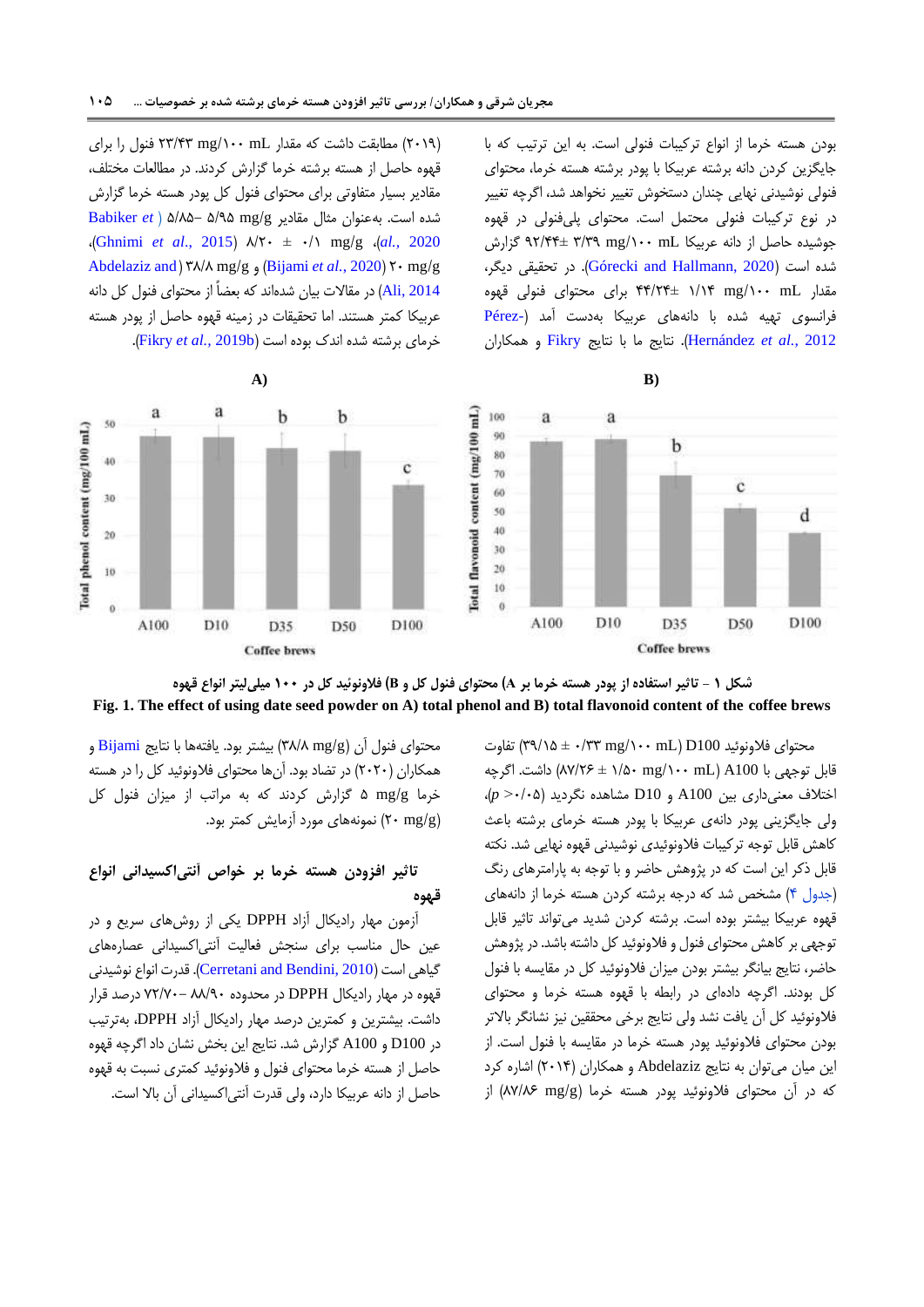| Table 3– The effect of using date seed powder on antioxidant properties of coffee brews |                                        |                                                        |  |  |
|-----------------------------------------------------------------------------------------|----------------------------------------|--------------------------------------------------------|--|--|
| The composition of the powder<br>used to prepare the brews<br>تركيب انواع قهوه جوشيده   | <b>FRAP*</b><br>$(mmol)$ Fe II/100 mL) | DPPH <sup>*</sup><br>(% of free radical<br>scavenging) |  |  |
| 100% coffee arabica (A100)<br>قهوه ۱۰۰ درصدی دانه عربیکا (A100)                         | $3.11 \pm 0.14^a$                      | $72.70 \pm 0.49$ <sup>d</sup>                          |  |  |
| $10\%$ date seed (D10)<br>قهوه ۱۰ درصدی هسته خرما (D10)                                 | $1.74 \pm 0.10$ <sup>cd</sup>          | $75.33 \pm 0.12$ <sup>c</sup>                          |  |  |
| 35% date seed (D35)<br>قهوه ۳۵ درصدی هسته خرما (D35)                                    | $2.07 \pm 0.13^b$                      | $82.58 \pm 0.70^b$                                     |  |  |
| 50% date seed (D50)<br>قهوه ٥٠ درصدي هسته خرما (D50)                                    | $1.96 \pm 0.10^{bc}$                   | $83.13 \pm 0.66^b$                                     |  |  |
| 100% date seed (D100)<br>قهوه ۱۰۰ درصدی هسته خرما (D100)                                | $1.57 \pm 0.07$ <sup>d</sup>           | $88.90 \pm 0.29$ <sup>a</sup>                          |  |  |

**جدول -3 تاثیر استفاده از پودر هسته خرما بر خواص آنتیاکسیدانی انواع قهوه**

\* حروف متفاوت در هر ستون بیانگر تفاوت معنیدار بین تیمارها در سطح 63 درصد است )1/13 ≤ *<sup>p</sup>*).

\*Different lowercase letters represents differences among brews in the same column at a confidence level of 95%

نتایج ما با یافتههای حاصل از سایر پژوهشها همخوانی داشت. Fikry و همکاران )a1106 )کمترین )41/37 درصد( و بیشترین )80/60 درصد( فعالیت مهارکنندگی را در قهوه حاصل از هسته خرمای برشته به ترتیب با درجه برشتگی پایین (C°۱۶۰، ۱۰ دقیقه) و برشتگی بالا (۲۰۰°، ۳۰ دقیقه) گزارش کردند. قدرت مهارکنندگی رادیکال DPPH در دانههای برشته شده در <sup>º</sup>C111 به مدت 11 دقیقه )تقریبا مشابه شرایط برشته کردن در پژوهش حاضر(، معادل 81/48 درصد گزارش شد )[a2019 .,](#page-14-1)*al et* Fikry). [Babiker](#page-14-9) و همکاران )1111( نیز بیشترین قدرت مهارکنندگی رادیکال DPPH یعنی 46 درصد را در هستههای خرما با برشتگی زیاد )C11 ± 111 دقیقه( مشاهده کردند. در تحقیقی دیگر قدرت مهارکنندگی رادیکال DPPH در انواع هسته خرمای برشته شده بین 74/61 تا 60/01 درصد و برای دانه برشته عربیکا 65 درصد گزارش شد )2015 *.,al et* [Ghnimi](#page-14-4)). فعالیت آنتیاکسیدانی به ترکیبات موجود در ماده غذایی بستگی دارد. تحقیقات نشان دادهاند که ترکیبات فنولی موجود در دانه سبز قهوه مانند اسیدهای کلوروژنیک عامل اصلی در بروز فعالیتهای آنتیاکسیدانی هستند. با این وجود دانههای برشته قهوه نیز خواص آنتیاکسیدانی باالیی دارند که غالباً به حضور فرآوردههای واکنش میالرد مانند مالنوئیدینها و ترکیبات فرار هتروسیکلیک نسبت داده میشود

 ،)1106a( همکاران و [Fikry](#page-14-1) نتایج طبق .([Budryn](#page-14-15) *et al.,* 2009( با افزایش درجه برشته کردن تا یک حد خاص و به تبع آن تولید بیشتر این ترکیبات، احتمال افزایش فعالیت آنتیاکسیدانی وجود دارد. در پژوهش حاضر علیرغم کمتر بودن میزان ترکیبات فنولی و فالونوئیدی قهوه حاصل از هسته خرمای برشته نسبت به قهوه حاصل از دانههای عربیکا، باال بودن قدرت مهارکنندگی رادیکال DPPH را میتوان با بیشتر بودن درجه برشتگی هستههای خرما توجیه کرد. الزم به ذکر

است که در رابطه با نقش فرایند برشته کردن و تاثیر آن بر فعالیت آنتیاکسیدانی بین پژوهشهای علمی اختالف نظر وجود دارد. این اختالفها ناشی از پیچیدگی واکنشهایی است که طی فرایند برشته کردن دانهها با ساختارهای شیمایی مختلف روی میدهد )*e[t](#page-15-14)* [Muñoz](#page-15-14) .)*al*[., 2020](#page-15-14)

در رابطه با آزمون FRAP، یافتهها نشان داد که قدرت نمونه 100A برای احیای آهن III تقریباً 1/3 برابر 100D بود. نتایج پژوهش حاضر با تحقیق [Ghnimi](#page-14-4) و همکاران (۲۰۱۵) که قدرت احیاکنندگی قهوه حاصل از دانهی عربیکا )g./011eq acid Tannic g 8/86 )را حدودا 5 برابر بیشتر از قهوه حاصل از هسته خرما مطابقت ،بودند کرده گزارش( 1/60 g Tannic acid eq./011g( داشت. در تحقیقی دیگر، ظرفیت آنتیاکسیدانی عصاره آبی )1 گرم در ۲۰ میلی لیتر) انواع قهوه حاصل از دانهی عربیکا با درجه برشتگی [Hečimović](#page-15-15) *et al.*[,](#page-15-15) (شد گزارش 5/1-4/3 mmol Fe II/L ،متفاوت [2011](#page-15-15)(. همان طور که قبال نیز ذکر شد، این تفاوت بین خواص آنتیاکسیدانی میتواند به دلیل اختالف در ترکیب شیمایی دانهها و شدت برشتگی آنها باشد. الزم به ذکر است که قدرت احیاکنندگی آهن III و مهار رادیکال آزاد DPPH با هم همخوانی نداشتند. این تفاوت میتواند به تفاوت ماهیت این دو آزمون در بررسی خواص آنتیاکسیدانی مربوط باشد که خود تحت تاثیر ترکیب شیمیایی نمونه مورد مطالعه قرار دارد. مکانیسم قدرت آنتیاکسیدانی بر اساس احیای آهن III، بیش از انتقال اتم هیدروژن بر اساس انتقال الکترون است. این روش، ترکیبات با پتانسیل اکسایش )mV 611 )< را شناسایی میکند. FRAP در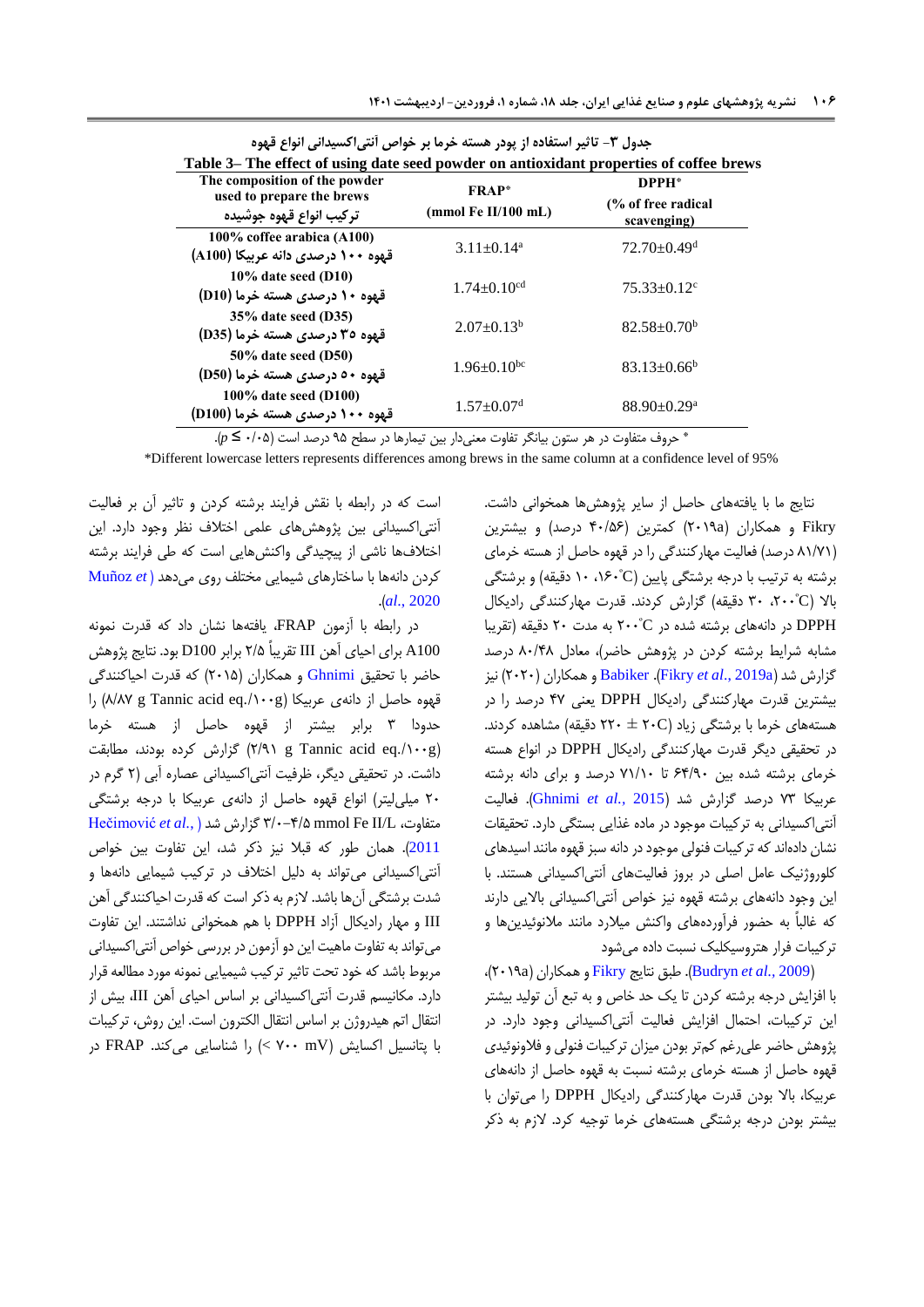0 تشخیص ترکیباتی که به روش فرو نشاندنگی رادیکال )انتقال هیدروژن) عمل میکنند، بهویژه تیولها و پروتئینها، ناتوان است .([Cerretani and Bendini, 2010](#page-14-8))

## **تاثیر افزودن هسته خرما بر رنگ، ویسکوزیته و pH انواع قهوه**

<span id="page-10-0"></span>رنگ یکی از پارامتر بسیار مهم در کنترل فرایند برشته کردن قهوه به شمار میرود. پارامتر *\*L* معرف میزان سیاهی و سفیدی نمونه است. پارامتر *\*a* شدت رنگ سبز تا قرمز نمونه را نشان میدهد و پارامتر *\*b* نیز بیانگر شدت ظهور رنگ آبی یا زرد در نمونه است [\)](#page-14-17) *.*,*al et* [Bicho](#page-14-17)

[2012](#page-14-17)(. دادههای مربوط به رنگ انواع پودر و نوشیدنی قهوه در [جدول](#page-10-0)  [4](#page-10-0) نشان داده شده است. نتایج نشان داد که مقدار *\*L* در پودر دانهعربیکا )1/58 11/01±( به شکل قابل توجهی بیشتر از پودر هسته خرما )1/11 03/41±( است. این کاهش بیانگر باالتر بودن درجه برشتگی هسته خرما نسبت به دانه عربیکا است. بر اساس منابع، مقادیر 53 ≥ 1 *\*L* معرف قهوه با برشتگی کم، 53 ≤*\*L*≥ 13 معرف برشتگی متوسط و 13 ≤*\*L* معرف قهوه با برشتگی زیاد است ).,*al et* [Sacchetti](#page-15-16) [2009](#page-15-16)(. بنابراین هر دو نمونه مورد مطالعه برشتگی نسبتاً باالیی دارند اما درجه برشتگی در پودر هسته خرما بیشتر است.

| جدول ک− تاثیر استفاده از پودر هسته خرما بر پارامترهای رنگی، ویسکوزیته و pH در انواع قهوه            |  |
|-----------------------------------------------------------------------------------------------------|--|
| Table 4– The effect of using date seed powder on color parameters, viscosity and pH of coffee brews |  |

|                                   |                               | <b>Color parameters</b>       |                               |                              |                              |
|-----------------------------------|-------------------------------|-------------------------------|-------------------------------|------------------------------|------------------------------|
|                                   |                               |                               |                               |                              |                              |
| <b>Powders</b>                    |                               |                               |                               |                              |                              |
| يودرها                            | $L^*$                         | $a^*$                         | $h^*$                         |                              |                              |
| Roasted arabica coffee            |                               |                               |                               |                              |                              |
| یودر قهوه عربیکا <i>ی</i> برشته   | $22.12 \pm 0.38$ <sup>A</sup> | $10.17 \pm 0.48$ <sup>A</sup> | $14.51 \pm 1.91^{\text{A}}$   |                              |                              |
| <b>Roasted date seeds</b>         | $15.40 \pm 0.02^{\rm B}$      | $3.85 \pm 0.05^{\rm B}$       | $4.94 \pm 0.03^{\rm B}$       |                              |                              |
| یودر هسته خرما <i>ی</i> برشته     |                               |                               |                               |                              |                              |
| The composition of the powder     |                               |                               |                               | Viscosity                    |                              |
| used to prepare the brews         | $L^*$                         | $a^*$                         | $h^*$                         | (mPa.s)                      | pН                           |
| تركيب انواع قهوه جوشيده           |                               |                               |                               | ويسكوزيته                    |                              |
| 100% coffee arabica (A100)        | $2.22 \pm 0.07$ <sup>c</sup>  | $2.90 \pm 0.11$ <sup>d</sup>  | $2.45 \pm 0.069$ <sup>c</sup> | $0.93 \pm 0.01$ <sup>a</sup> | $5.70 \pm 0.02^{\text{a}}$   |
| قهوه ۱۰۰ درصدی دانه عربیکا (A100) |                               |                               |                               |                              |                              |
| $10\%$ date seed (D10)            | $2.64 \pm 0.03$ <sup>c</sup>  | $3.26 \pm 0.01$ °             | $2.94 \pm 0.04$ <sup>c</sup>  | $0.90 \pm 0.02^b$            | $5.65 \pm 0.02^{\text{a}}$   |
| قهوه ۱۰ درصدی هسته خرما (D10)     |                               |                               |                               |                              |                              |
| $35\%$ date seed (D35)            | $4.19 \pm 0.01^{\rm b}$       | $4.62 \pm 0.01^{\rm b}$       | $4.93 \pm 0.08^b$             | $0.90 \pm 0.01^{\rm b}$      | $5.41 \pm 0.01^{\rm b}$      |
| قهوه ۳۵ درصدي هسته خرما (D35)     |                               |                               |                               |                              |                              |
| 50% date seed (D50)               | $4.57 \pm 0.04^b$             | $5.42 \pm 0.11^b$             | $5.37 \pm 0.02^b$             | $0.89 \pm 0.02^b$            | $5.27 \pm 0.01^{\rm b}$      |
| قهوه ۵۰ درصدي هسته خرما (D50)     |                               |                               |                               |                              |                              |
| 100% date seed (D100)             |                               |                               | $12.05 \pm 0.04^a$            |                              |                              |
| قهوه ۱۰۰ درصدی هسته خرما (D100)   | $10.35 \pm 0.05^{\text{a}}$   | $10.62 \pm 0.04$ <sup>a</sup> |                               | $0.86 \pm 0.02$ <sup>c</sup> | $4.45 \pm 0.02$ <sup>c</sup> |

حروف متفاوت در هر ستون بیانگر تفاوت معنیدار بین تیمارها در سطح 63 درصد است )1/13 ≤ *<sup>p</sup>*).\*\*

\*\* Different upper and lowercase letters represents differences among powder and brews in the same column at a confidence level of 95%, respectively

قهوه حاصل از هسته خرمای برشته، پارامترهای *\*a* و *\*b* در مقایسه با پودر مورد استفاده جهت تهیه قهوه، افزایش یافتند. در حالیکه در قهوه حاصل از دانههای برشته عربیکا، پارامترهای *\*a* و *\*b* کاهش نشان دادند. این اختالف در پارامترهای رنگ بین انواع نوشیدنی قهوه را میتوان با در نظر گرفتن ماهیت متفاوت ترکیبات رنگی ایجاد شده و نیز تفاوت در نرخ استخراج آنها از پودر قهوه/ هسته خرما قابل توجیه کرد.

در تحقیق [Fikry](#page-14-16) و همکاران )b1106 )میزان پارامتر *\*L* برای پودر هسته خرما با درجه برشتگی زیاد، 11/15 بهدست آمد. مقادیر *\*a* و *\*b* بهترتیب 11/11 و 14/61 گزارش شدند که از دادههای حاصل از تحقیق حاضر بیشتر بودند. با این حال، بعد از تهیه قهوه جوشیده، بیشترین میزان *\*L* یا به عبارتی روشنترین نمونه، به 100D تعلق داشت و تیرهترین نوشیدنی قهوه نیز از 100A حاصل شد. این تفاوت در رنگ نوشیدنی در ارزیابی حسی نیز به وضوح قابل رؤیت بود. همچنین در

1 Radical quenching

2 Roast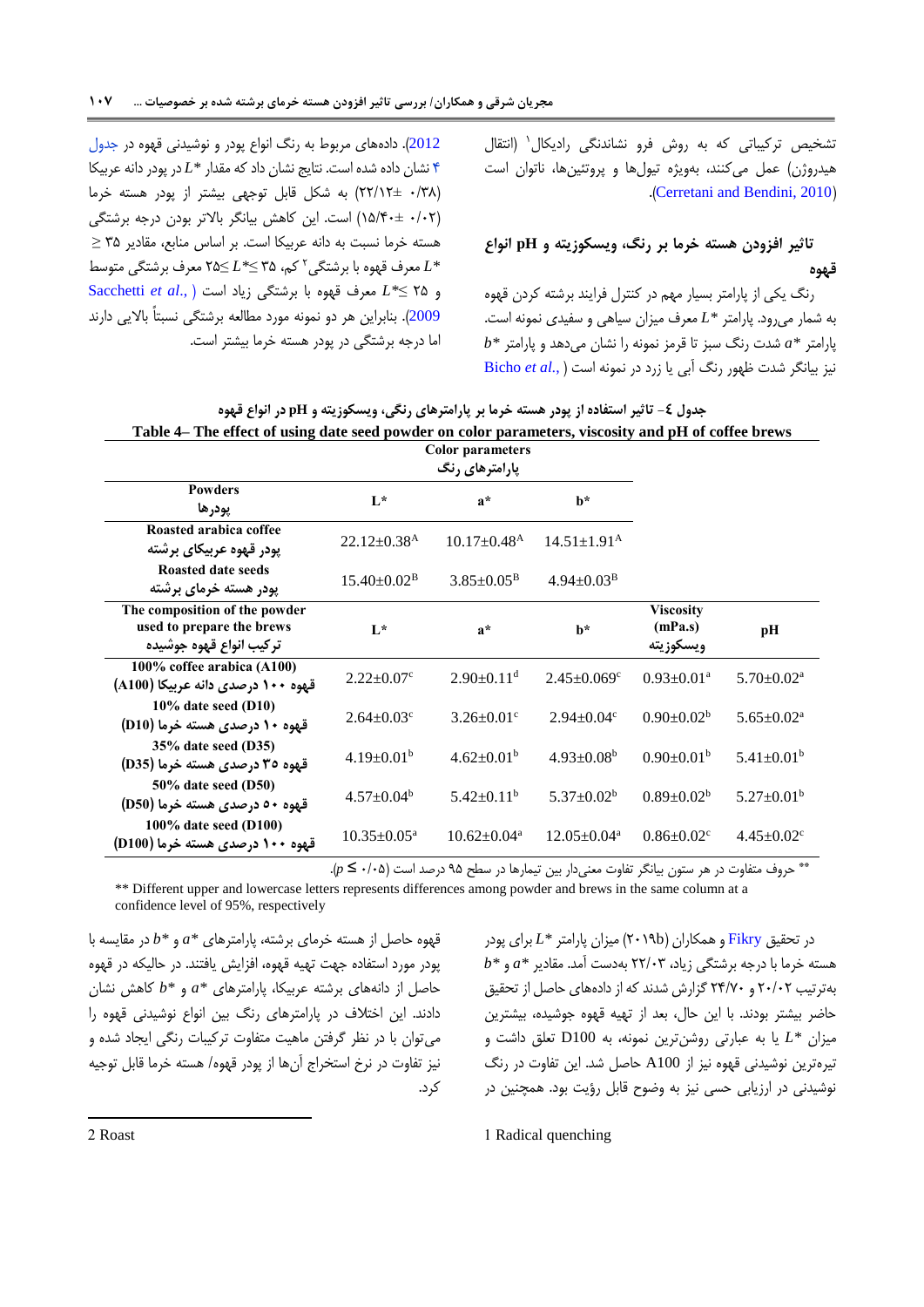طبق یافتههای این پژوهش، میزان ویسکوزیته با افزایش میزان درصد هسته خرما به تدریج کاهش یافت. 100A با ویسکوزیته s.mPa 1/65 بیشترین ویسکوزیته را بهخود اختصاص داد. نتایج ما تا حدی با یافتههای [Parenti](#page-15-17) و همکاران )1104( که ویسکوزیته انواع قهوه اسپرسو را s.mPa 0/55-4/44 گزارش کردند، همخوانی داشت. ویسکوزیته قهوه فیرِنزه<sup>۱</sup> که یکی از انواع قهوههای تهیه شده تحت فشار باال است نیز در محدوده s.mPa 0/41-0/61 گزارش شده است. بیشتر بودن ویسکوزیته در قهوه اسپرسو نسبت به سایر انواع قهوه قابل توجیه است چراکه اسپرسو در حجم کم (غلظت بالای ترکیبات در واحد حجم( و تحت فشار استخراج میشود )2019 .,*al et* [Orecchio](#page-15-18)). ویسکوزیته بالا با خاصیت خامهای<sup>۲</sup> قهوه در ارتباط است. معمولاً با افزایش ترکیبات جامد خصوصاً چربی، ویسکوزیته قهوه نیز افزایش مییابد )2014 *.*,*al et* [Parenti](#page-15-17)). در پژوهش حاضر، کاهش تدریجی ویسکوزیته همگام با افزایش درصد هسته خرما را میتوان به کمتر بودن نرخ استخراج ترکیبات از هسته خرما نسبت داد.

همانطور که در [جدول 4](#page-10-0) نشان داده شده است، نتایج بیانگر تفاوت قابل توجه قهوه عربیکا و هسته خرما از لحاظ pH بودند )1/13≤ *p*)، بهنحوی که با افزایش مقدار پودر هسته خرما، میزان pH قهوه تهیه شده به شکل تدریجی کاهش یافت. نتایج [Ghnimi](#page-14-4) و همکاران )1103( نیز مقدار pH را در نمونههای قهوه تهیه شده از هسته خرمای برشته 4/7-4/8 گزارش کردند. در تحقیق [Fikry](#page-14-5) و همکاران )1111(، میزان pH انواع قهوه تهیه شده از هسته خرمای برشته، در حدود 4/66 گزارش شد که با افزایش زمان ماندگاری، روند کاهشی به خود گرفت. در تحقیق دیگر [Fikry](#page-14-16) و همکاران (۲۰۱۹b)، میزان pH قهوه هسته خرما بسته به درجه برشته شدن بین 4/61 الی 3/76 در نوسان بود. آنها pH پایین انواع قهوه را با حضور اسیدهای آلی و سایر فرآوردههای اسیدی ناشی از واکنش میالرد توجیه کردند. نتایج پژوهش حاضر با یافتههای سایر محققین که میزان pH قهوه جوشیده و اسپرسو را بهترتیب در محدوده 3/66 3/70- )[2009 .,](#page-15-19)*al et* Moon )و 3/51 3/13- )2014 .,*al et* [Parenti](#page-15-17) )گزارش کردند، مطابقت داشت.

## **ارزیابی حسی انواع قهوه**

نظریهپردازان آمریکایی در دانش مدیریت چهار ویژگی را اصل و اساس مدیریت مطلوب میدانند که یکی از آنها پذیرفتن ادراکات و انتظارات مشتری بهعنوان اصلیترین عامل تعیینکننده کیفیت است و مشتریان محصول را با مقایسه ادراک خود از محصول و انتظار خود از آن محصول ارزیابی میکنند بنابراین یکی از مهمترین اصول برای ساخت یک محصول خوراکی مناسب استفاده استخراج ادراکات و انتظارات مشتری از آن محصول است برای انجام این کار دو مسیر کلی

وجود دارد: الف) استفاده از تکنیکهای آماری و داده محور ب) استفاده از تکنیکهای مدیریتی خبره محور.

استفاده از تکنیکهای آماری ممکن است در مواقعی نتایج بهتری را ارائه دهد اما چند ضعف دارد، به عنوان مثال، وقتگیر و هزینهبر است، انتخاب یک نمونه آماری با جمعیت و قابلیت اطمینان باال کار نسبتا مشکلی است و احتمال وقوع خطا در انتخاب نمونه مناسب انسانی وجود دارد، حصول اطمینان کامل از روایی و پایایی دادهها با توجه به جهان پویای امروز مشکل است. در اینجا است که روشهای خبره محور کاربرد خودشان را نشان میدهند، یکی از این روشها روش IPA است، این روش یک روش کم هزینه و آسان و قابل فهم جهت سازماندهی اطالعات درباره ویژگیهای یک محصول است. IPA یک ابزار مدیریتی مشهور است که در سالهای اخیر برای شناسایی نقاط قوت و ضعف محصوالت در تجارت استفاده میشود. در این روش یک پرسشنامه به فرد خبره داده میشود که در آن شاخصهای کیفی مؤثر بر محصول قرار دارد و از فرد خبره خواسته میشود که از بین 0 تا 3 به نسبت اهمیتی که آن شاخص دارد نمره دهد، سپس از فرد خبره خواسته میشود که محصول را تست کند و به عملکرد محصول در هر یک از شاخصها یک عدد از بین 0 تا 3 بدهند به عبارتی وزن هر شاخص و عملکرد محصول در آن شاخص توسط خبرگان تعیین میشود. در مراحل بعد نظر خبرگان تجمیع شده و محاسبات الزم انجام میشود، و در نهایت نتایج محاسبات که بر مبنای نظر خبرگان بهدست آمده منتهی به یک ماتریس میشود که اهمیت هر شاخص و عملکرد محصول در آن شاخص را نشان میدهد. همچنین این روش بسته به محل قرارگیری شاخص در صفحه ماتریس، استراتژی را در قبال آن شاخص، مشخص میکند. مثال اگر شاخص در سطر اول و ستون دوم قرار گیرد، یعنی آن شاخص اهمیت باالیی دارد ولی عملکرد محصول در آن شاخص پایین است و استراتژی پیشنهادی IPA در اینجا متمرکز است، به این معنا که باید روی این شاخص سرمایهگذاری بیشتری صورت گیرد. شایان توجه است که در این روش قیاسی بین محصوالت صورت نمیگیرد، بلکه این روش برای پژوهشگر و یا صنعتگر مشخص میکند که باید روی کدام شاخص در محصول تمرکز کند تا بهینهترین نتیجه را احصاء کند.

روش TOPSIS، یکی از مسائل مهم در تجارت و مدیریت تصمیمگیری و انتخاب مناسبترین محصول برای مشتری است، که برای این کار غالبا خبرگان با یکدیگر نظرات یکسانی ندارند. در اینجا دانش ریاضیات و تکنیکهای تصمیمگیری چند شاخصهای کاربرد پیدا میکند تا نظرات خبرگان را تجمیع کند و بهترین محصول را انتخاب کند، یکی از روشهای تصمیمگیری چندشاخصهای روش TOPSIS است. منطق این روش به این صورت است که در ابتدای امر دو محصول

<sup>1</sup> Caffè Firenze

<sup>2</sup> Creaminess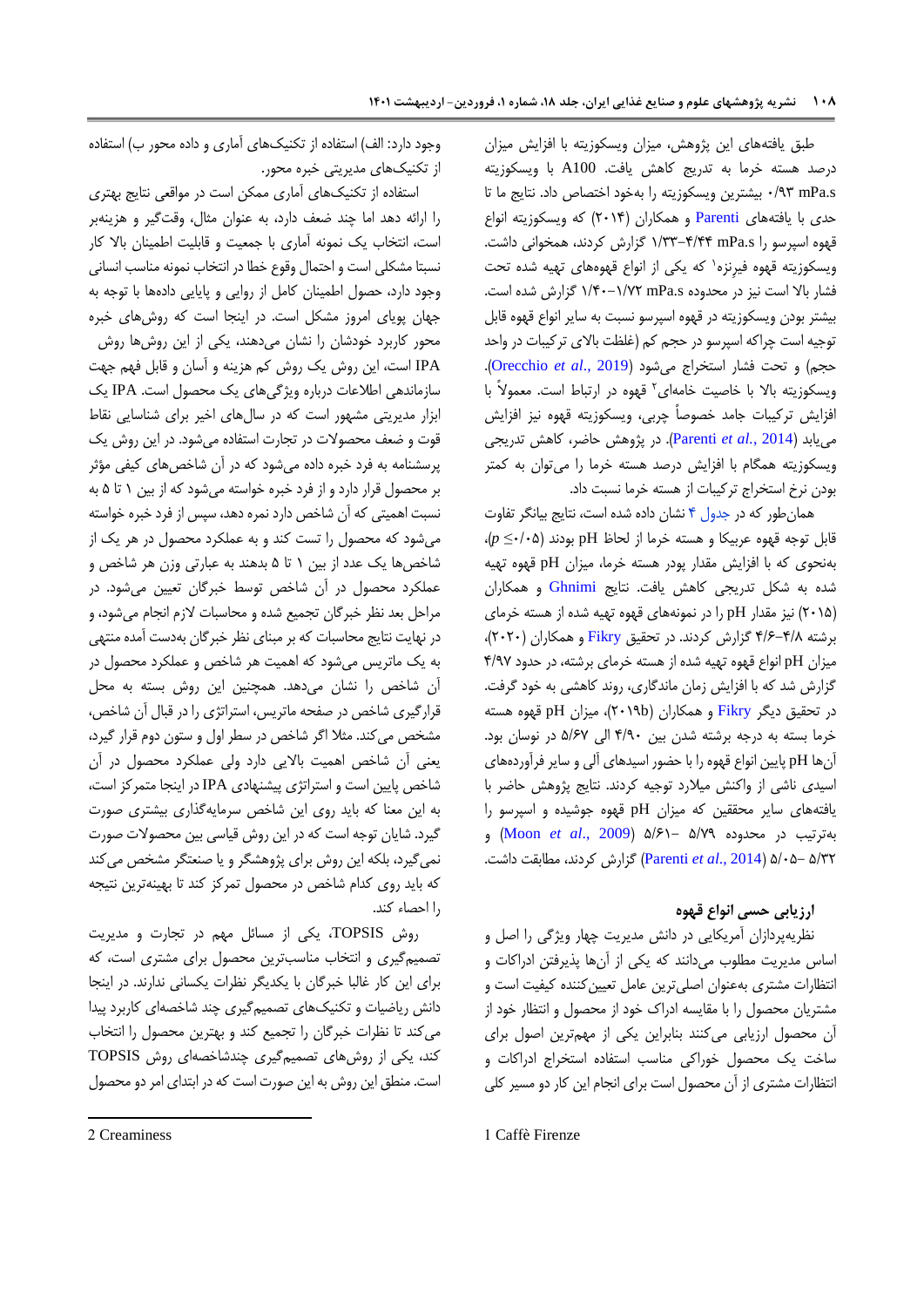از آن دو محصول سنجیده میشود، هرچه یک محصول از بدترین محصول مجازی دورتر باشد و به بهترین محصول در صفحه مختصات نزدیکتر باشد بر طبق محاسبات این روش امتیاز بیشتری را کسب <span id="page-12-1"></span>مجازی و خیالی را در نظر میگیرد که محصول اول در تمام شاخصها بهترین امتیاز کسب کرده و محصول دوم در تمام شاخصها بدترین امتیاز را کسب کرده سپس با توجه به امتیازات این دو محصول در شاخصهای مختلف، این دو محصول در یک صفحه مختصات چند بعدی قرار میگیرند و در مراحل بعد، فاصله ریاضی محصوالت واقعی

**Table 5– Ranking of coffee brews by TOPSIS method Sample نمونه Rank رتبه) d-)/(d+)+(d-)=C<sup>i</sup> \* (d+)+(d-) Distance from (d-) \* فاصله از -d Distance from (d+)\* فاصله از +d A100** 2 0.906 0.181 0.164 0.016 **D10** 1 0.966 0.169 0.163 0.005 **D35** 3 0.740 0.170 0.126 0.044 **D50** 4 0.405 0.169 0.068 0.100 **D100** 5 0.0 0.167 0.0 0.167

جدول ٥- رتبهبندی انواع قهوه بر اساس روش TOPSIS

می کند.

\* +d بیانگر بهترین قهوه فرضی بر اساس شاخصها؛ -d: بهترین قهوه فرضی بر اساس شاخصها؛ Ci: اندازه نزدیکی نسبی نمونهها به جواب ایدهآل

\*(d+) represent the best hypothetical coffee brew according to selected indicators; (d-) represent the worse hypothetical coffee brew according to selected indicators; (Ci) The relative proximity of the samples to the ideal coffee brew



**شکل -2 ماتریس تحلیل عملکرد-اهمیت )IPA) Fig. 2. Importance performance analysis (IPA)**

عطر و غلظت مطلوب نبوده و باید بهبود یابد. [Fikry](#page-14-16) و همکاران )1106( کاهش شدت عطر در قهوه 011 درصدی هسته خرما را با کاهش pH )افزایش شدت اسیدی بودن( مرتبط دانسته و ارتباط منفی این دو را نشان دادند. قهوه حاوی اسیدهای کلوروژنیک و مشتقات آن و همچنین مقادیر باالی کافئین است که روی شدت تلخی تاثیرگذار هستند. <span id="page-12-0"></span>نتایج ارزیابی حسی این پژوهش در [شکل 1](#page-12-0) و [جدول 3](#page-12-1) نشان داده شده است. همانطور که مشاهده میشود قهوههای 100A و 10D شباهت زیادی با هم دارند و پارامترهای مهم مانند عطر، رنگ و غلظت قهوه در محدوده مطلوبی ارزیابی شدند. قهوه 35D، عطر و رنگ مطلوبی دارد ولی باید برای بهبود غلظت (بافت) راهکارهایی اندیشید. در مقابل نمونههای 50D و 100D، فقط رنگ قابل قبولی دارند اما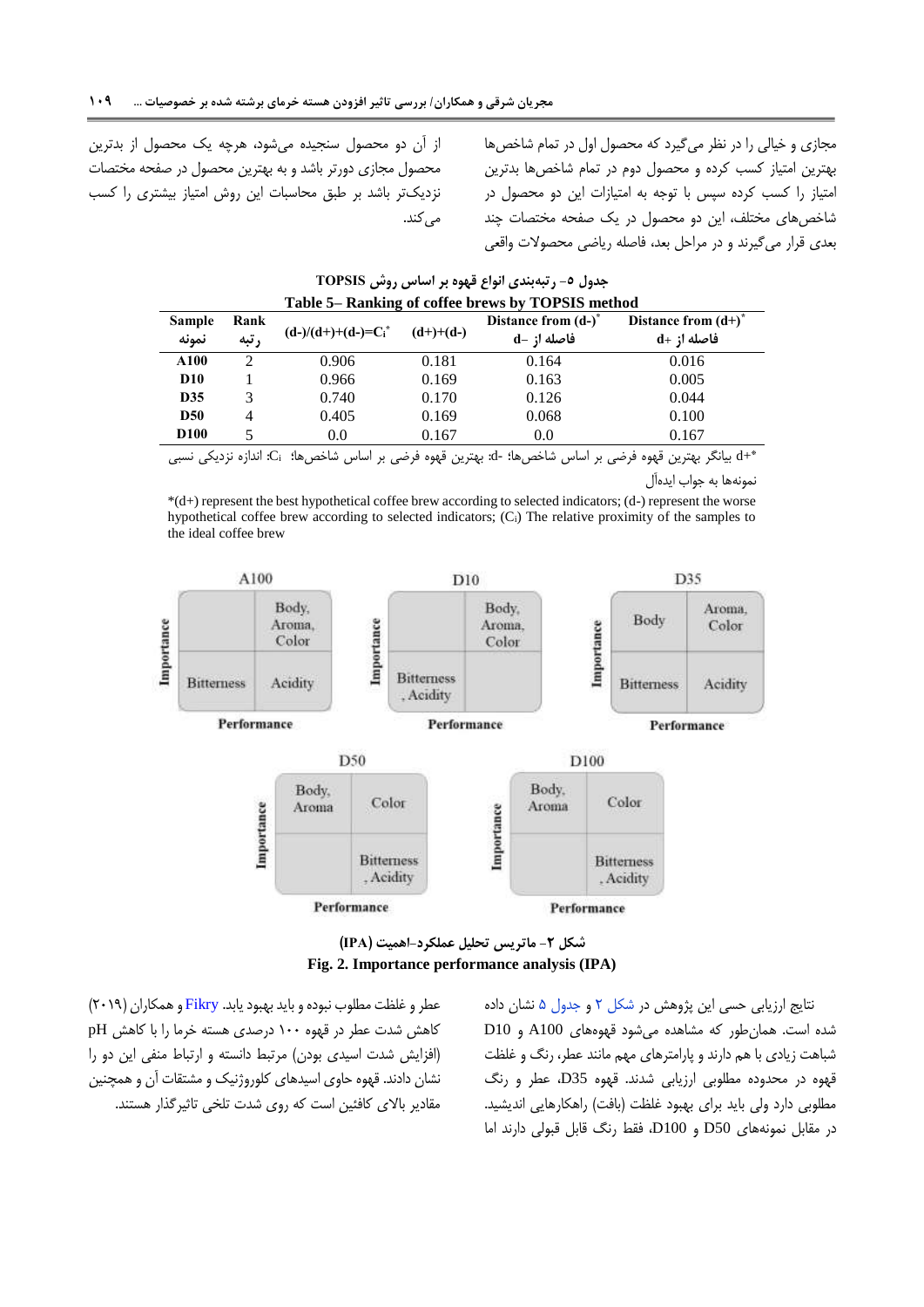بر اساس شکل ۲، در قهوه تهیه شده از هسته خرمای برشته، شدت تلخی به مراتب کمتر از قهوه عربیکا ارزیابی شد. بهنحوی که در هنگام تهیه قهوه، افزایش هسته خرما تا سطح 53 درصد باعث شد تا نوشیدنی نهایی از نظر شدت تلخی بسیار مورد پسند قرار گیرد. نتایج [شکل 1](#page-12-0) همچنین نشان داد که 100A و 10D عملکرد پاینی از لحاظ تلخی داشتهاند و امتیاز کمی دریافت کردهاند اما با افزایش میزان هسته خرما نمرات مربوط به تلخی بهبود یافته و از نظر ارزیابان مطلوب ارزیابی شده است. به طور کلی رتبهبندی نمونهها بر اساس شاخصهای مشخص شده و اهمیت آنها نشان داد که بهترین نمونه از نظر ارزیابان، قهوه 10D بوده است. بعد از آن بهترتیب نمونههای 100A و 35D در رتبههای بعدی قرار داشتند.

## **نتیجهگیری**

در این پژوهش امکان جایگزینی پودر دانههای برشته عربیکا با پودر هسته خرمای برشته شده جهت تهیه قهوه مورد بررسی قرار گرفت. قهوههای تولید شده با ،01 ،53 31 و 011 درصد هسته خرما با قهوههای تولید شده با 011 درصد دانه عربیکا مقایسه شدند. نتایج نشان داد که جایگزینی قهوه عربیکا با هسته خرما بر خصوصیات فیزیکی و شیمیایی قهوه تهیه شده تاثیرگذار بود. اگرچه هسته خرما منبع قابل توجهی از چربی و پروتئین بود ولی درصد استخراج این ترکیبات از

هسته خرما کمتر از دانه عربیکا ارزیابی شد. در نتیجه با افزایش هسته خرما، محتوای چربی و پروتئین در قهوه تهیه شده کاهش یافت. کافئین در 100D بسیار ناچیز و کمتر ازحد تشخیص گزارش شد. میزان آکریلآمید قهوه تهیه شده نیز به شکل قابل توجهی با افزایش درصد هسته خرما کاهش یافت. با این وجود تاثیر جایگزینی بر محتوای فنول کل کمتر بوده و خواص آنتیاکسیدانی نیز کمتر دستخوش تغییر شدند. ارزیابی حسی نیز نشان داد جایگزینی دانه عربیکا تا سطح حداکثر 53 درصد میتواند با کاهش تلخی، پذیرش کلی قهوه را بهبود ببخشد. بهطور کلی نتایج این تحقیق نشان داد که هسته خرما بهعنوان یکی از مهمترین ضایعات صنعت خرما که بومی کشور ایران است، میتواند به شکل قابل قبولی تا سطح حداکثر 53 درصد جایگزین دانه عربیکا شود. جایگزینی تا این سطح منجر به تولید قهوه با مقادیر مناسبی از چربی، پروتئین و خواص آنتیاکسیدانی شده و علیرغم داشتن مقادیر متعادلی از کافئین برای دوستدارن این ترکیب شیمایی، میتواند با کاهش تلخی، پذیرش آن را برای جامعه هدف بهبود ببخشد.

### **تشکر و قدردانی**

تحقیق نویسنده مسئول از حمایت مالی دانشگاه فردوسی مشهد )5/48688( برخوردار بوده است.

#### **منابع**

- <span id="page-13-5"></span>1. Abdelaziz, D.H.A. and Ali, S.A., (2014). The protective effect of Phoenix dactylifera L. seeds against CCl4-induced hepatotoxicity in rats. *Journal of Ethnopharmacology*, 155(1): 736-743. <https://doi.org/10.1016/j.jep.2014.06.026>
- <span id="page-13-3"></span>2. Al-Farsi, M.A. and Lee, C.Y., (2008a). Nutritional and Functional Properties of Dates: A Review. *Critical Reviews in Food Science and Nutrition*, 48(10): 877-887. <https://doi.org/10.1080/10408390701724264>
- <span id="page-13-0"></span>3. Al-Farsi, M.A. and Lee, C.Y., (2008b). Optimization of phenolics and dietary fibre extraction from date seeds. *Food Chemistry*, 108: 977–985. <https://doi.org/10.1016/j.foodchem.2007.12.009>
- <span id="page-13-2"></span>4. Al-Farsi, M.A. and Lee, C.Y., 2011. Chapter 53 - Usage of Date (*Phoenix dactylifera* L.) Seeds in Human Health and Animal Feed. In: V.R. Preedy, R.R. Watson and V.B. Patel (Editors), Nuts and Seeds in Health and Disease Prevention. Academic Press, San Diego, pp. 447-452. <https://doi.org/10.1016/B978-0-12-375688-6.10053-2>
- <span id="page-13-6"></span>5. Al-Rasheed, N.M. et al., (2015). Aqueous date flesh or pits extract attenuates liver fibrosis via suppression of hepatic stellate cell activation and reduction of inflammatory cytokines, transforming growth factor-B1 and angiogenic markers in carbon tetrachloride-intoxicated rats. Evidence-Based Complementary and Alternative Medicine, 2015: 19. <https://doi.org/10.1155/2015/247357>
- <span id="page-13-4"></span>6. Al-Sheddi, E., (2019). Anticancer potential of seed extract and pure compound from Phoenix dactylifera on human cancer cell lines. *Pharmacognosy Magazine*, 15(63): 494-499.
- <span id="page-13-7"></span>7. Alves, R.C., Soares, C., Casal, S., Fernandes, J.O. and Oliveira, M.B.P.P., (2010). Acrylamide in espresso coffee: Influence of species, roast degree and brew length. *Food Chemistry*, 119(3): 929-934. <https://doi.org/10.1016/j.foodchem.2009.07.051>
- <span id="page-13-1"></span>8. Ambigaipalan, P. and Shahidi, F., (2015). Date seed flour and hydrolysates affect physicochemical properties of muffin. *Food Bioscience*, 12: 54-60. <https://doi.org/10.1016/j.fbio.2015.06.001>
- <span id="page-13-9"></span>9. Angeloni, G. et al., (2019). What kind of coffee do you drink? An investigation on effects of eight different extraction methods. *Food Research International*, 116: 1327-1335. <https://doi.org/10.1016/j.foodres.2018.10.022>
- <span id="page-13-8"></span>10. Araújo, J.M.A. and Sandi, D., (2007). Extraction of coffee diterpenes and coffee oil using supercritical carbon dioxide. *Food Chemistry*, 101(3): 1087-1094. <https://doi.org/10.1016/j.foodchem.2006.03.008>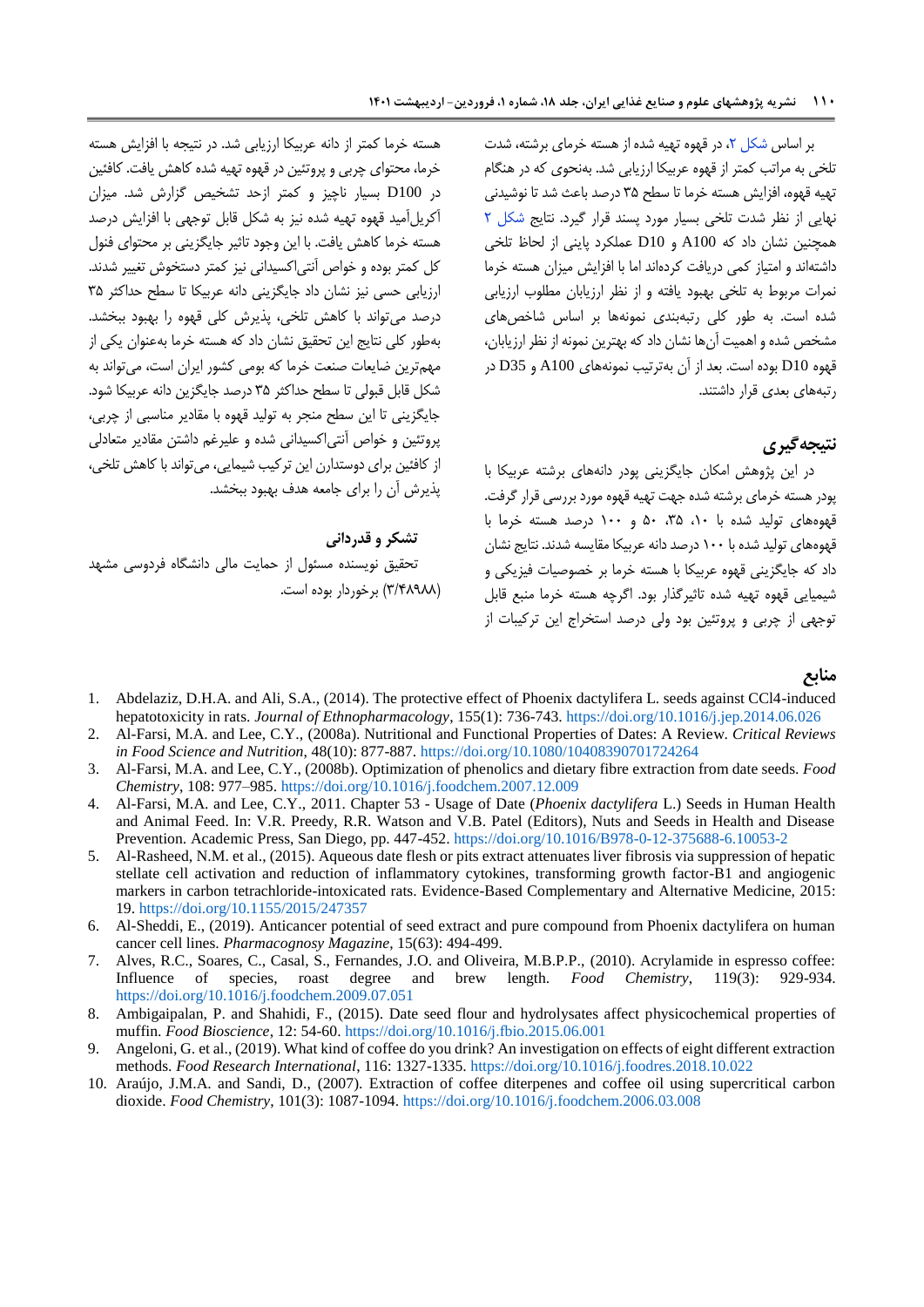- <span id="page-14-9"></span>11. Babiker, E.E. et al., (2020). Bioactive compounds, minerals, fatty acids, color, and sensory profile of roasted date (Phoenix dactylifera L.) seed. *Journal of Food Processing and Preservation*, 44(7): e14495. <https://doi.org/10.1111/jfpp.14495>
- <span id="page-14-13"></span>12. Bagdonaite, K., Derler, K. and Murkovic, M., 2008. Determination of Acrylamide during Roasting of Coffee. *Journal of Agricultural and Food Chemistry*, 56(15): 6081-6086. <https://doi.org/10.1021/jf073051p>
- <span id="page-14-6"></span>13. Bahrami, H., Tabrizchi, M. and Farrokhpour, H., (2013). Protonation of caffeine: A theoretical and experimental study. *Chemical Physics*, 415: 222-227. <https://doi.org/10.1016/j.chemphys.2013.01.022>
- <span id="page-14-17"></span>14. Bicho, N.C., Leitão, A.E., Ramalho, J.C. and Lidon, F.C., (2012). Use of colour parameters for roasted coffee assessment. *Food Science and Technology*, 32: 436-442.
- 15. Bijami, A., Rezanejad, F., Oloumi, H. and Mozafari, H., (2020). Minerals, antioxidant compounds and phenolic profile regarding date palm (Phoenix dactylifera L.) seed development. *Scientia Horticulturae*, 262: 109017. <https://doi.org/10.1016/j.scienta.2019.109017>
- <span id="page-14-2"></span>16. Bouhlali, E.d.T., A. Hmidani, B. Bourkhis, T. Khouya, M. Ramchoun, Y. Filali-Zegzouti, and C. Alem. (2020). Phenolic profile and anti-inflammatory activity of four Moroccan date (*Phoenix dactylifera* L.) seed varieties. *Heliyon*, 6(2): e03436. <https://doi.org/10.1016/j.heliyon.2020.e03436>
- <span id="page-14-15"></span>17. Budryn, G., E. Nebesny, A. Podsędek, D. Żyżelewicz, M. Materska, S. Jankowski, and B. Janda., (2009). Effect of different extraction methods on the recovery of chlorogenic acids, caffeine and Maillard reaction products in coffee beans. *European Food Research and Technology*, 228(6): 913-92[2.https://doi.org/10.1007/s00217-008-1004-x](https://doi.org/10.1007/s00217-008-1004-x)
- <span id="page-14-3"></span>18. Candeias, S.X., Gallardo, E. and Matos, A.C., (2009). Caffeine Content of Retail Market Coffee in Portugal. *Food Analytical Methods*, 2(4): 251-256. <https://doi.org/10.1007/s12161-008-9058-8>
- <span id="page-14-7"></span>19. Capannesi, C., Palchetti, I., Mascini, M. and Parenti, A., (2000).Electrochemical sensor and biosensor for polyphenols detection in olive oils.*Food Chemistry*,71(4):553-562. [https://doi.org/10.1016/S0308-8146\(00\)00211-9](https://doi.org/10.1016/S0308-8146(00)00211-9)
- <span id="page-14-8"></span>20. Cerretani, L. and Bendini, A., 2010. Chapter 67 - Rapid Assays to Evaluate the Antioxidant Capacity of Phenols in Virgin Olive Oil. In: V.R. Preedy and R.R. Watson (Editors), Olives and Olive Oil in Health and Disease Prevention. Academic Press, San Diego, pp. 625-635. <https://doi.org/10.1016/B978-0-12-374420-3.00067-X>
- <span id="page-14-0"></span>21. Chandrasekaran, M. and Bahkali, A.H., (2013). Valorization of date palm (*Phoenix dactylifera*) fruit processing byproducts and wastes using bioprocess technology – Review. *Saudi Journal of Biological Sciences*, 20(2): 105-120. <https://doi.org/10.1016/j.sjbs.2012.12.004>
- <span id="page-14-11"></span>22. Dong, W., Hu, R., Chu, Z., Zhao, J. and Tan, L., (2017). Effect of different drying techniques on bioactive components, fatty acid composition, and volatile profile of robusta coffee beans. *Food Chemistry*, 234: 121-130. <https://doi.org/10.1016/j.foodchem.2017.04.156>
- <span id="page-14-10"></span>23. Endeshaw, H. and Belay, A., (2020). Optimization of the roasting conditions to lower acrylamide content and improve the nutrient composition and antioxidant properties of Coffea arabica. *PLoS One*, 15(8): e0237265. <https://doi.org/10.1371/journal.pone.0237265>
- 24. FAO, F., (2017). Food and Agriculture Organization of the United Nations FAOSTAT "https://www.fao.org/faostat/en/#data/QCL"
- <span id="page-14-1"></span>25. Fikry, M., Y.A. Yusof, A.M. Al-Awaadh, R. Abdul Rahman, N.L. Chin, and H. Mohd Ghazali., (2019a). Antioxidative and Quality Properties of Full-Fat Date Seeds Brew as Influenced by the Roasting Conditions. *Antioxidants*, 8.<https://doi.org/10.3390/antiox8070226>
- <span id="page-14-16"></span>26. Fikry, M M., Y.A. Yusof, A.M. Al-Awaadh, R. Abdul Rahman, N.L. Chin, E. Mousa, and L.S. Chang., (2019b). Effect of the Roasting Conditions on the Physicochemical, Quality and Sensory Attributes of Coffee-Like Powder and Brew from Defatted Palm Date Seeds. *Foods*, 8(61[\).https://doi.org/10.3390/foods8020061](https://doi.org/10.3390/foods8020061)
- <span id="page-14-5"></span>27. Fikry, M., Yusof, Y.A., Al-Awaadh, A.M., Rahman, R.A. and Chin, N.L., (2020). Prediction of the shelf-life of date seeds brew by integration of acceptability and quality indices. *Journal of Food Measurement and Characterization*, 14(3): 1158-1171. <https://doi.org/10.1007/s11694-019-00365-4>
- <span id="page-14-12"></span>28. Galuch, M.B., T.F.S. Magon, R. Silveira, A.E. Nicacio, J.S. Pizzo, E.G. Bonafe, L. Maldaner, O.O. Santos, and J.V. Visentainer., (2019). Determination of acrylamide in brewed coffee by dispersive liquid-liquid microextraction (DLLME) and ultra-performance liquid chromatography tandem mass spectrometry (UPLC-MS/MS). *Food Chemistry*, 282: 120-126.. <https://doi.org/10.1016/j.foodchem.2018.12.114>
- <span id="page-14-4"></span>29. Ghnimi, S., Almansoori, R., Jobe, B., Hassan, M. and Kamal, E., (2015). Quality Evaluation of Coffee-Like Beverage from Date Seeds (Phoenix dactylifera, L.). *Journal of Food Processing & Technology*, 6(12). DOI: [10.4172/2157-](http://dx.doi.org/10.4172/2157-7110.1000525) [7110.1000525](http://dx.doi.org/10.4172/2157-7110.1000525)
- <span id="page-14-14"></span>30. Górecki, M. and Hallmann, E., (2020). The Antioxidant Content of Coffee and Its In Vitro Activity as an Effect of Its Production Method and Roasting and Brewing Time. *Antioxidants (Basel)*, 9(4): <https://doi.org/10.3390/antiox9040308>